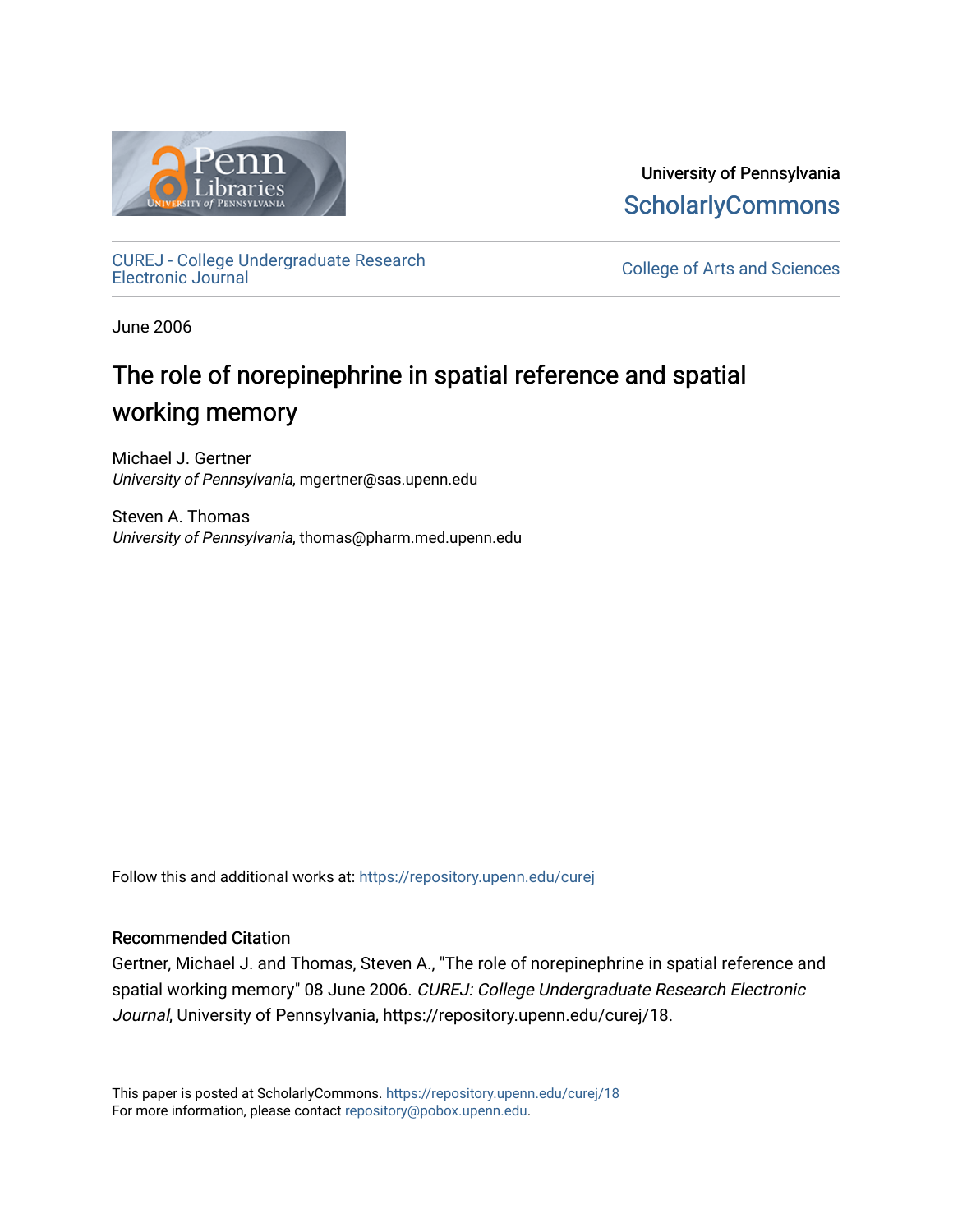### The role of norepinephrine in spatial reference and spatial working memory

#### **Abstract**

The adrenergic system (utilizing norepinephrine, NE, as a neurotransmitter) is implicated in hippocampusbased learning and memory, in addition to its well known peripheral actions mediated by the sympathetic nervous system. We have produced a strain of mice in which the gene coding for the enzyme dopamine beta-hydroxylase (Dbh), which catalyzes the synthesis of NE from dopamine, has been disrupted. Mice recessive (Dbh-/-) for the Dbh gene mutation lack endogenous NE and epinephrine, while heterozygous mice (Dbh+/-) have normal levels of NE and epinephrine and display normal phenotype.

Previous studies have indicated that NE is necessary and sufficient for the retrieval of intermediate-term contextual and spatial memories, but is not necessary for the retrieval or consolidation of emotional memories in general (Thomas et al. 1996). We tested whether this relationship would stand for memories that were appetitive rather than aversive. We tested 20 Dbh-/- and 20 Dbh+/- mice in an eight-arm radial maze. We found no difference between KOs and controls in ability to recall spatial cues 24 hours after training. This negative result indicated that NE may not be critical for retrieval of all hippocampusdependent memories but specifically those that are aversive.

Using a more standard variation of the above protocol on the radial arm maze, we used this apparatus to test the role of NE in spatial working memory. We found significant, robust differences between Dbh-/ and Dbh+/- mice after a training period of approximately 14 days. To test whether this difference was due to a potential deficit in acquisition or performance, we restored NE in Dbh-/- mice by administering the synthetic precursor L-DOPS after four days of stable behavioral differences between genotypes. In a separate trial, we also restored NE signaling with dexmedetomidine, a selective alpha-2 receptor agonist. A gradual improvement by Dbh-/- mice to levels comparable to Dbh+/- mice indicated that NE is critical for the acquisition of spatial working memory, and suggested a role for the alpha-2 adrenergic receptor in the processing of spatial working memory.

#### Keywords

learning, norepinephrine, working memory, reference memory, radial arm maze, Biological Basis of Behavior, Steven Thomas, Steven, Thomas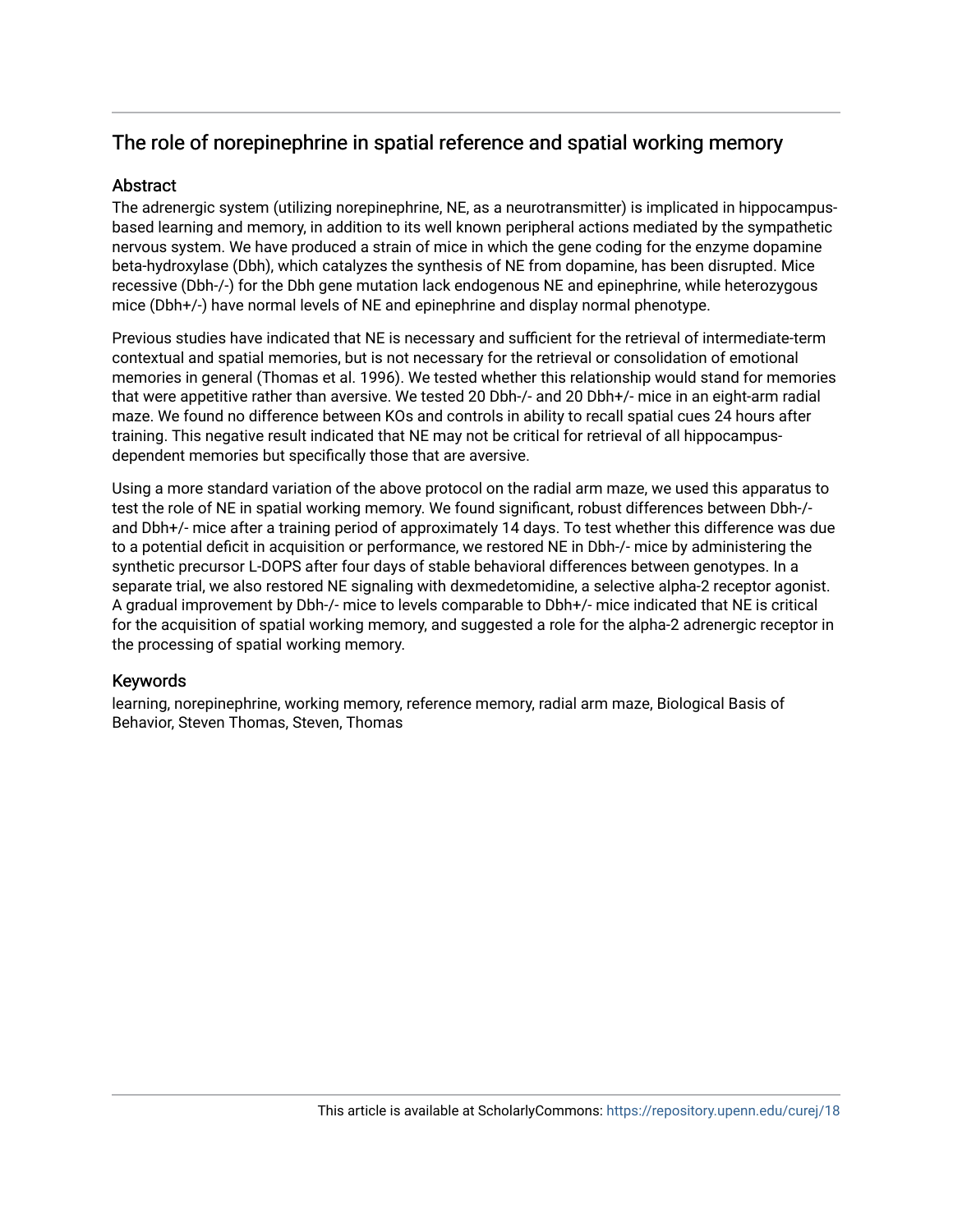# **The role of norepinephrine in spatial reference and spatial working memory**

**Gertner, M.J. & Thomas, S.A. (2006)**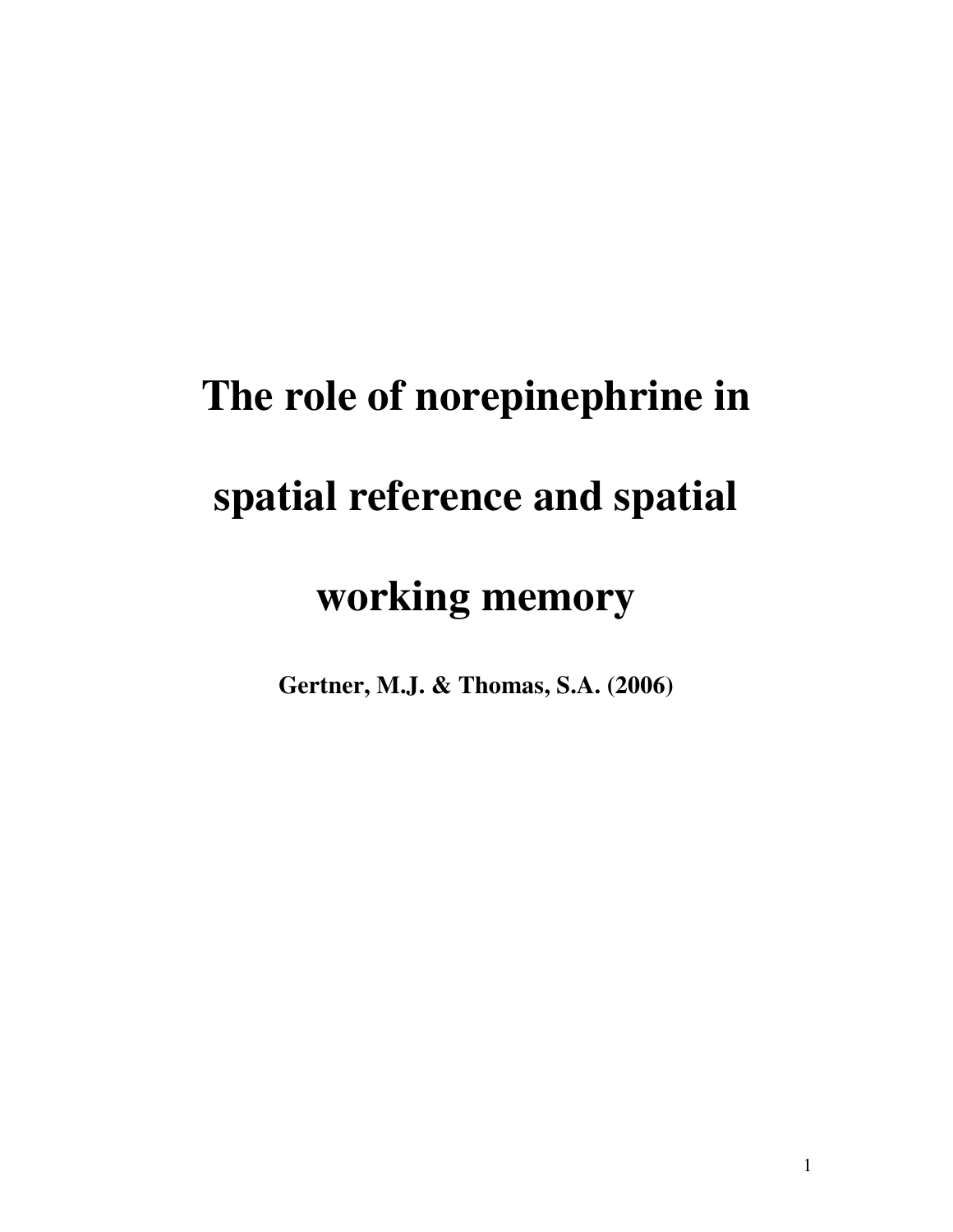#### **Introduction**

For the last year we have been exploring the effects of adrenergic signaling, concentrating on the neurotransmitter norepinephrine (NE), and its effects on hippocampal-based learning and memory. Previous rodent studies suggested that adrenergic signaling had a time-specific effect in consolidation and retrieval of spatial memories, but only in paradigms that produced an aversive stimulus. We sought to examine whether this same effect would be produced in a behavioral paradigm that was appetitive (involving a reward-based stimulus) but not aversive. When we found it did not reproduce, we used the same paradigm to test acquisition of short-term working memory, which may or may not be hippocampus-based. We found a critical role for adrenergic signaling in working memory, confirmed by both behavioral genetic tests as well as pharmacological manipulations that isolate the activity of norepinephrine.

#### **Background**

Studies have already shown that the hippocampus is an important region for the acquisition and consolidation of explicit forms of declarative memories. Researchers have used animal paradigms that measure contextual learning (Anagnostaras et al., 2001) as well as spatial learning (Morris et al., 2003). In both cases, laboratory animals are forced to learn about their surroundings and relate them to a specific stimulus or group of stimuli. In both cases, however, the paradigms presented the animals with stimuli that evoked particularly emotional responses; Anagnostaras et al., for example, elicited fear conditioning responses via pairings of a tone and foot shock. These particularly emotional forms of memory were dependent on hippocampus function. Other paradigms that presented less emotional or aversive stimuli, such as the Morris water maze, were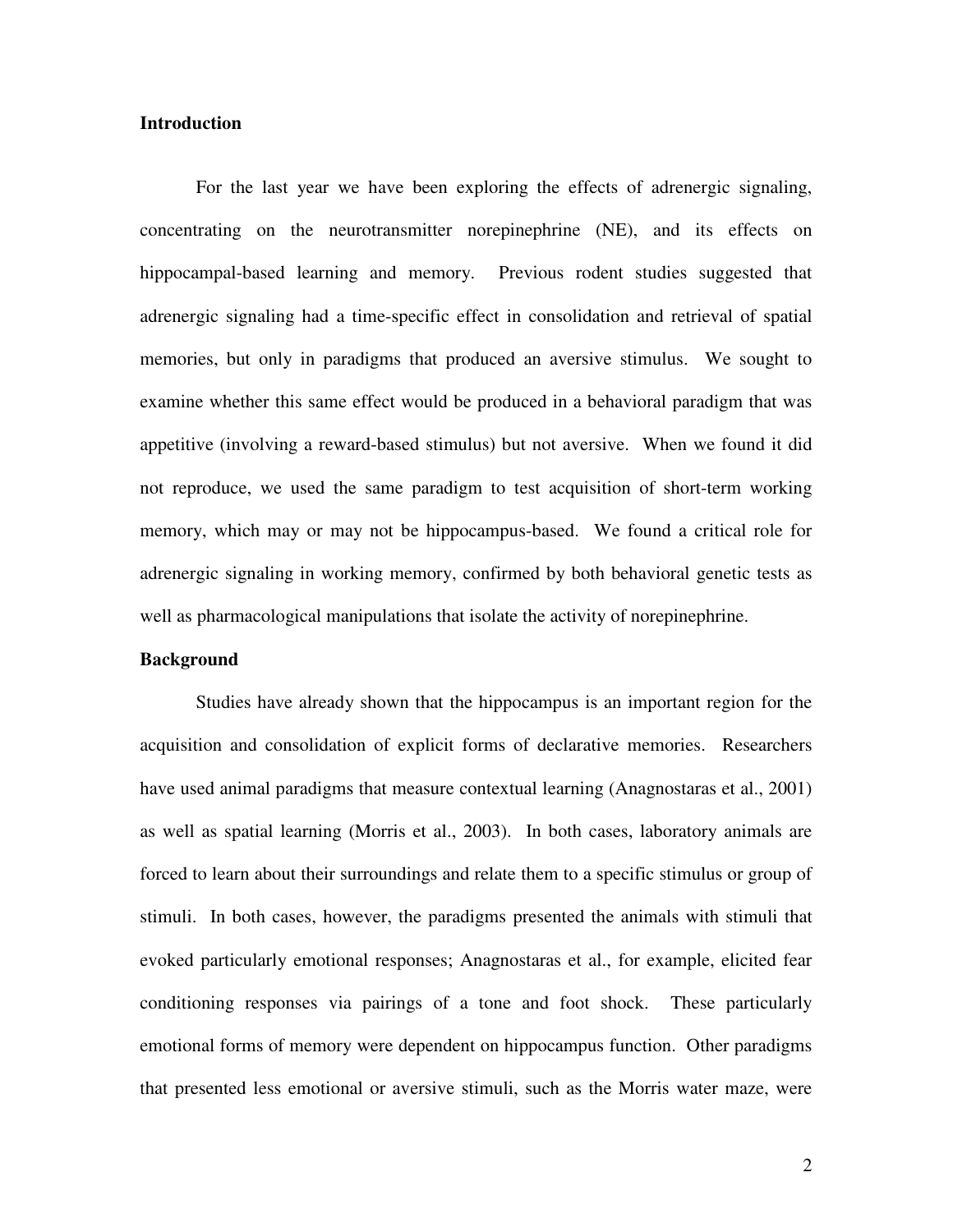also shown to be dependent on hippocampus functioning in the acquisition of spatial memory (Morris et al., 1982). Yet the Morris water maze can also be considered somewhat aversive; laboratory animals are inherently afraid of water and will seek to escape it to dryer territory. With these two paradigms in place, researchers began to question the neurochemical mechanisms underlying hippocampal function in the formation of these emotionally-laden memories.

With many new studies focus on theories of learning and memory and different signaling systems that are activated during memory formation, the role for the adrenergic system in learning and memory remains controversial. Schroeter et al. (2000) showed that the hippocampus has one of the densest inputs of adrenergic terminals in the CNS through immunolocalization of the I-norepinephrine transporter. This supports hypothesis that norepinephrine and epinephrine (E) play a role in learning and memory. Most of the hypotheses have focused around adrenergic enhancement of memories that result from emotional events (Izquierdo and Medina, 1997). This enhancement could take place during memory acquisition, consolidation or retrieval, and several tests tried to determine which part of memory formation contains an adrenergic-dependent mechanism.

In order to target the adrenergic system as the specific variable for memorydependent processes, we used mice that lack the gene coding for the enzyme dopamine Beta-hydroxylase (Thomas et al., 1995). These mice, which are homozygous recessive for the Dbh gene (-/-), lack the ability to synthesize norepinephrine from dopamine in noradrenergic terminals. Since epinephrine is endogenously synthesized from epinephrine, Dbh deficient mice lack both neurochemicals in all of its structures of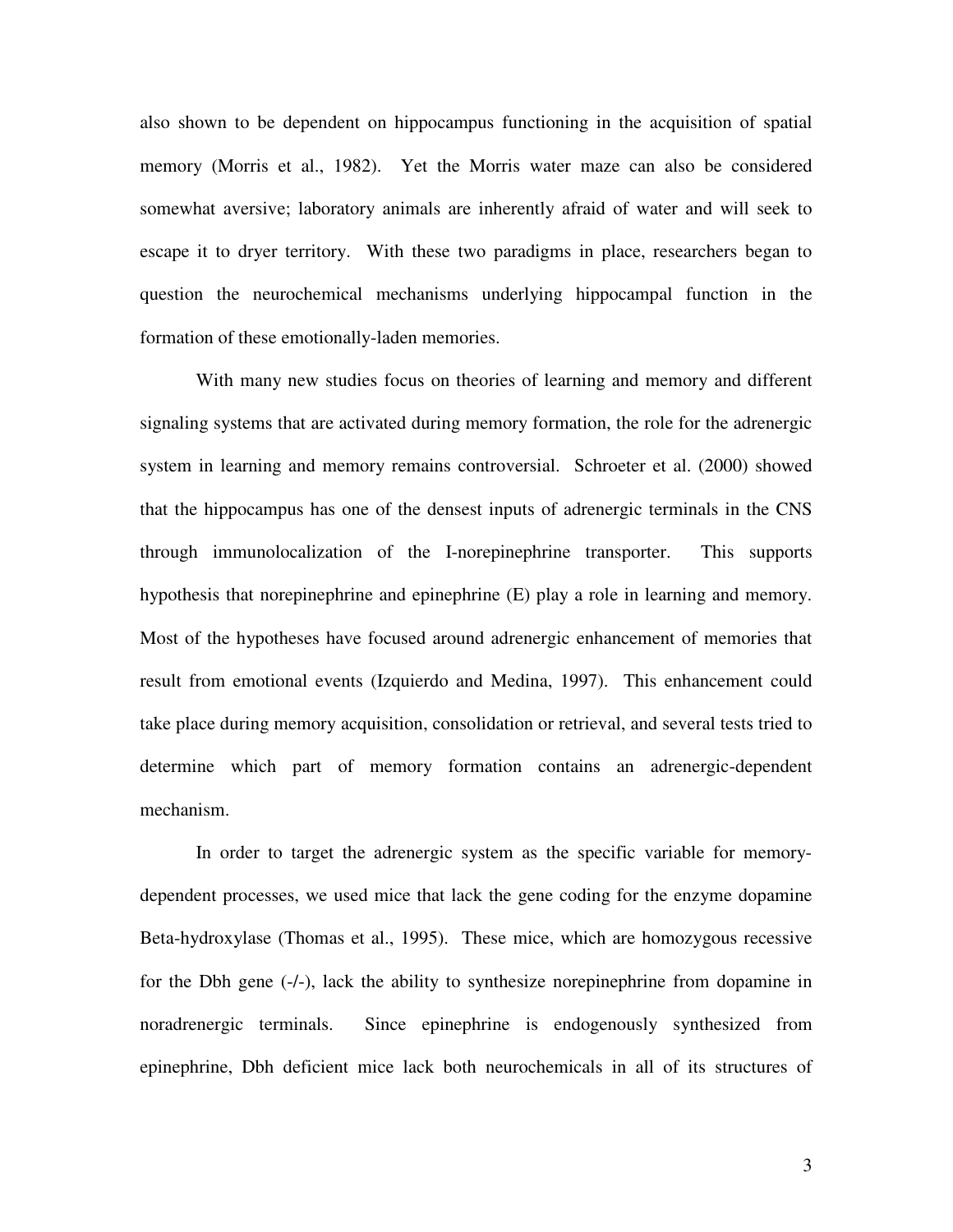localization. The flow chart on the next page shows the synthesis of norepinephrine from dopamine, and illustrates how deletion of the Dbh gene can result in the elimination of all adrenergic chemicals from an animal. 'an

Prior studies using Dbh knockout mice in an inhibitory avoidance paradigm suggest that NE and E may not be necessary for emotional memory consolidation (Thomas and Palmiter, 1997). Other studies using more aversive **Example** 



stimuli, however, seem to show that memory consolidation but not acquisition depends on adrenergic signaling. Knockout mice were tested for spatial navigation in a Morris water maze and were found to exhibit a deficit in retaining spatial memory two days after the last training session. However, when Dbh KO mice were tested two hours after the last training session, they were able to find the hidden platform just as well as controls (Thomas and Palmiter, 1997). These two studies seem to contradict each other, and more work needed to be done to identify which mechanisms of memory formation were actually dependent on NE/E.

Dbh KO mice were subjected to Pavlovian fear conditioning, which allowed the paradigm to study the mechanisms of acquisition, consolidation, and retrieval over time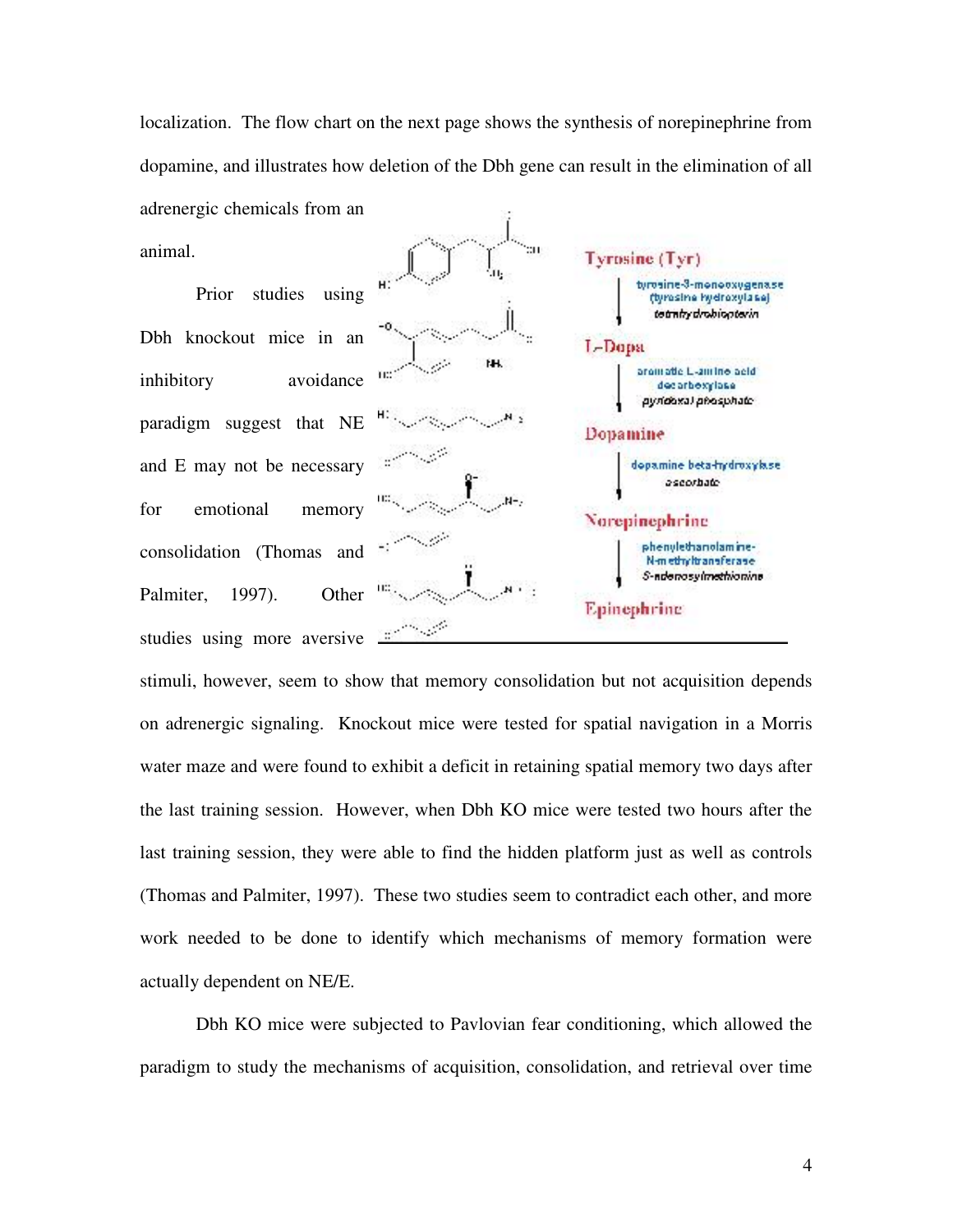(Murchison et al., 2004). The authors found that mice lacking NE/E exhibited impaired contextual but not cued fear memory one day after training. These results suggested that adrenergic signaling is critical for the retrieval of intermediate-term contextual and spatial memories, but not for the retrieval of emotional memories in general (Thomas et al., 2004). By injecting wild-type mice with antagonists to the beta-1 adrenergic receptor, we found that the role of norepinephrine in retrieval is mediated by a Beta-1 receptor-dependent mechanism in the hippocampus (Thomas et al. 2002). In 1999, Przybyslawski et al. found that the Beta-adrenergic antagonist propranolol impaired responses in a footshock-reinforced conditioned emotional response task, but only when the drug was administered after a reactivation trial. Other studies have found that Betaadrenergic receptors can control hippocampal responses during recognition of emotional verbal responses in humans (Strange and Dolan, 2004). Overall, these studies indicated that adrenergic signaling was associated with the retrieval of emotion-related memory formation. The results currently provide a base for pharmacotherapies against syndromes such as Post Traumatic Stress Disorder. Beta-receptor antagonists might be promising pharmaceutical agents for attenuating debilitating emotional memories at the time of their reactivation, or retrieval (Przybylawski, et al., 1999). However, these adrenergic mechanisms might have more general functions with memory retrieval that do not necessarily involve emotional memories. In the case of the fear conditioning and the Morris water maze, memory formation occurred due to the presence of aversive stimuli. We sought to examine whether the same deficits in memory retrieval in Dbh -/- mice would be exhibited in paradigms that were appetitive rather than aversive.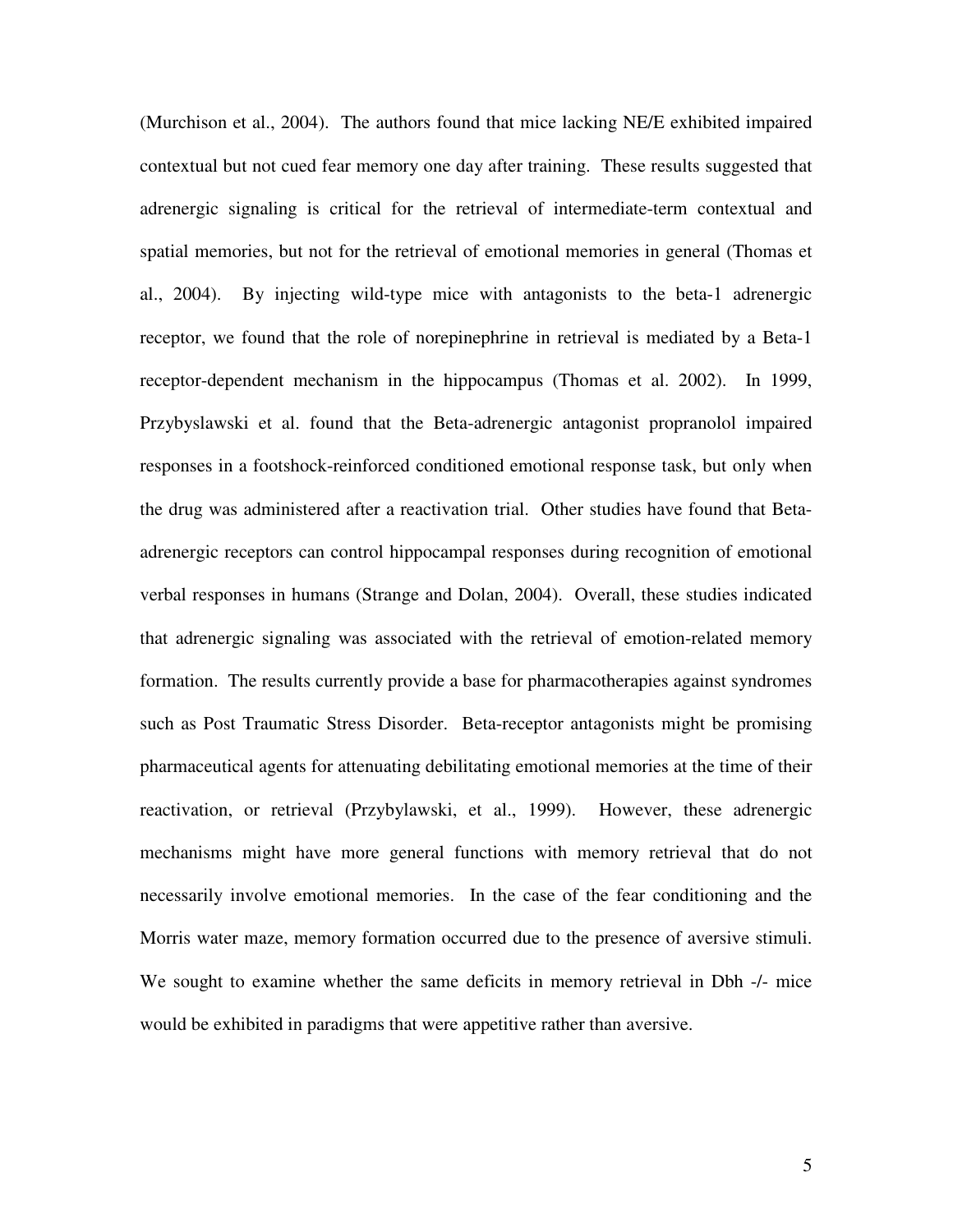We selected the radial arm maze as an appetitive behavioral task that would measure memory retrieval in Dbh -/- mice. Previous studies indicated that the radial arm maze can be used to assess two types of spatial memory: spatial working memory, measured by reentries into unbaited arms, and spatial reference memory, measured by first entries into unbaited arms (Olton and Honig, 1978). Formation of these memories may involve the hippocampus, but also involve different neuronal mechanisms (Bannerman et al., 2003). An agonist to the NMDA receptor, which functions in the formation of LTP and LTD in the hippocampus, decreases working memory errors but not reference memory errors (Pussinen and Sirvio, 1999). A more recent study showed that lesions to the dorsal hippocampus can disrupt both reference and working spatial memory, but lesions to the ventral side do not (Feldon, et al., 2004). These results confirmed that the radial arm maze induces activation of memory-formation processes involved in the hippocampus, the structure we wanted to target.

Before initiating our experiment, we checked to see if any prior studies had linked adrenergic signaling in the hippocampus with rodent models of spatial working or reference memory. Results proved to be inconclusive. We found that propranolol increased the amount of working memory errors in a three-panel runway task, but only when combined with the muscarinic antagonist scopolamine (Kobayashi et al., 1995). Mice lacking the alpha-2c adrenergic receptor made more working memory errors in a radial arm maze task, but only immediately after the baited arm was switched. This deficit in spatial working memory was alleviated by administration of an alpha-2c agonist (Bjorklund et al., 2001). Neither study was able to induce spatial reference memory errors.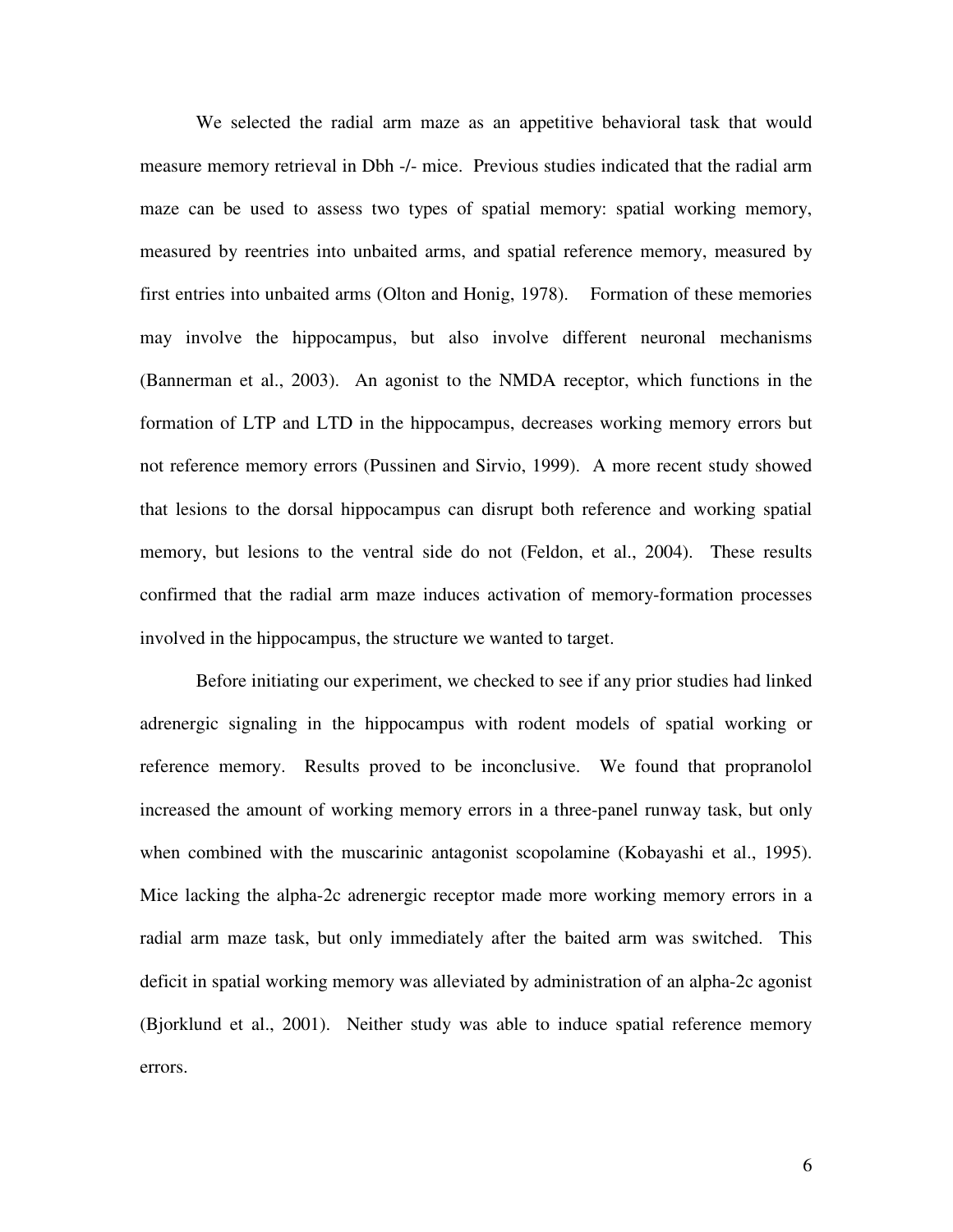Last year, we ran a pilot experiment that determined a 4-minute trial period was enough time for wild-type Dbh +/- mice to learn the radial arm maze paradigm and correctly recall 24 hours later. The pilot experiment also demonstrated that mice should not be forced or "ushered" into the correct arm during training if they did not find it within 4 minutes. The pilot experiment found no significant differences in acquisition rate between those mice that were ushered and those that were not. Finally, the pilot concluded no sex differences in acquisition or retrieval within groups of Dbh +/- and Dbh -/- mice.

#### **Methods**

We assessed spatial reference memory and working memory in Dbh knockout mice by measuring their performance in an eight-arm radial arm maze (Olton and Honig, 1978). The maze was created out of plexiglass with wells drilled at the ends of eight arms 22.7 cm in length attached to a center platform with a diameter of 17.7 cm. Attached to the sides of each arm were clear plexiglass walls measuring 10.5 cm high and about a quarter of an inch thick. A smaller wall also 10.5 cm high but measuring 6.4 cm length was placed at the end of each arm to prevent the mice from getting out. No roof component was added. The wells were drilled about 2.5 cm from the edge of each arm, and were drilled completely through the arm so that the bottom platform could be observed. The maze rested on this bottom platform to facilitate its maneuverability.

The deep wells allowed food deposits (in the form of Coco Krispies) to be placed in each well, which signified a baited arm. In addition, the walls at the end of each arm contained a small hole about 1/3 cm in diameter. Taped across the hole was an additional food deposit, which was used to eliminate olfactory cues between arms. Elimination of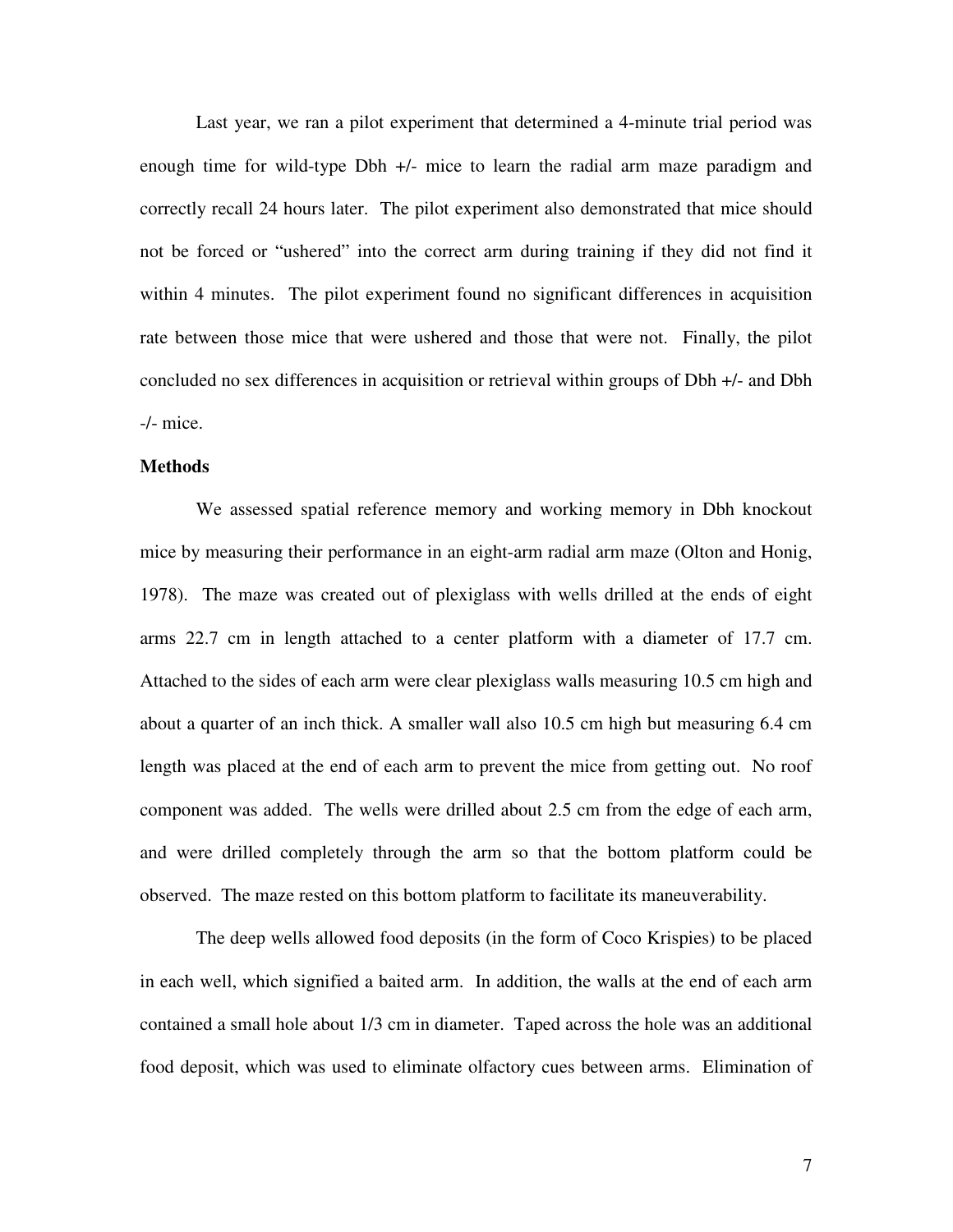olfactory cues provides one less variable to account for performance in a radial arm maze (Olton & Honig, 1978).

We instituted a 5-day habituation procedure during which mice were subjected to the novel food reward in their home environment, the radial arm maze without food, and the radial arm maze with food distributed evenly but sparsely. All mice were kept without food for the 23.5 hours before each experiment day. In order to ensure that mice retained 80% of their original body weight, mice were allowed to eat freely for 30 minutes after handling.

**Reference Memory test:** Training and acquisition occurred on the sixth day. Fooddeprived mice were run in a series of four blocks of four trials each. During the trials, one of the arms was baited (females, arm #2, males, arm #6) with the food reward inside the well. 20 Dbh +/- and 20 Dbh -/- mice were placed at the end of one of the unbaited arms facing toward the center one at a time, and were allowed to explore to find the food reward. The pattern of arm placement was pseudorandomized, as the same start pattern was used for each mouse. Passage throughout the maze was recorded each time a mouse encountered a food well; the number of the well (1-8) and the time was recorded. Partial entries into arms that did not involve the mouse encountering the food well were not recorded. Trials were stopped when a mouse found the correctly baited arm and consumed reward or when 4 minutes passed. The same well remained baited throughout all of the trials. The maze was thoroughly cleaned between each trial to eliminate olfactory cues from other mice.

After the training/acquisition stage, mice were returned to home cage and fooddeprived for 24 hours. Testing trials for extinction took place on day seven. Mice were

8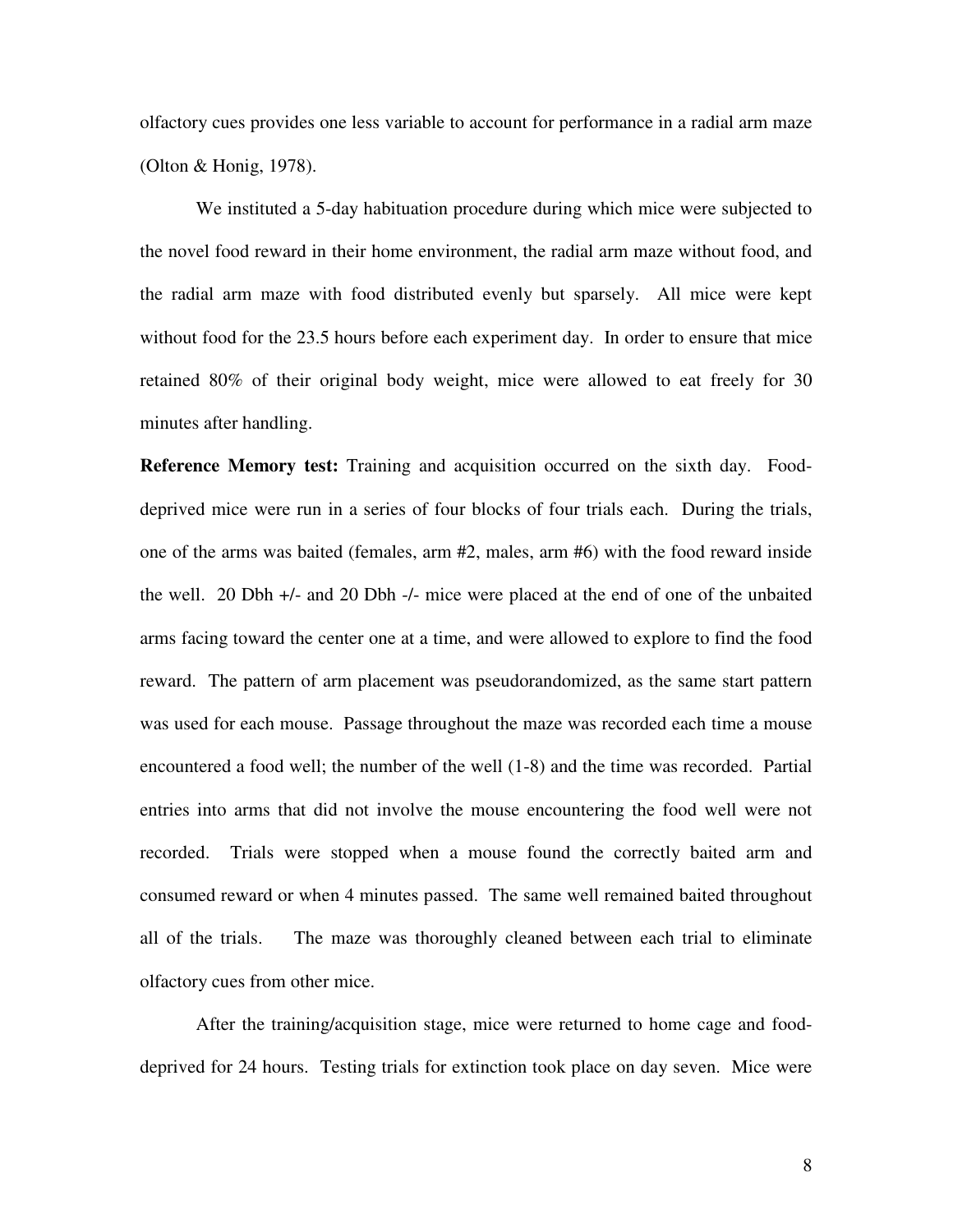placed individually in a different pseudorandomized arm and allowed to explore. This time, none of the arms were baited, and time limitation for each trial was not necessary. The amount of time it took for the mouse to revisit the food well that was previously baited the day before was measured. Reference memory errors were marked as entries into incorrect arms preceding the correct arm. The extinction trials stopped when the mouse visited the previously baited food well. Each mouse ran six extinction trials. Once again, the maze was extensively cleaned between trials.

**Working Memory test:** After five days of habituation, mice were introduced to maze with four out of eight arms baited. Trials began with mice placed in the center platform. Trials ended when mice successfully retrieved all of the baits. Working memory errors were scored when a mouse entered an arm that it previously visited. No time limit was instituted during the trials.

One group of mice n=16 received one working memory trial per day, while another group (n=16) received 2 working memory trials per day, spaced 5 hours apart. Both groups contained an equal number of KO and wild type. Proximal and distal spatial cues were kept constant throughout all trials. Working memory errors were measured in both groups for 30 consecutive days.

**L-DOPS recovery:** This test was run after the working memory experiment and involved 20 Dbh +/- and 20 Dbh -/- mice. Mice were involved in the same procedure as working memory trials above. By day 20, acquisition rates were stabilized at significantly different levels between KOs and wild-type mice. At day 22, all mice received subcutaneous injections of 1mg/g L-DOPS, mixed with a peripheral decarboxylase inhibitor benserazide. Injections were given 5 hours before trials. At day 31, all mice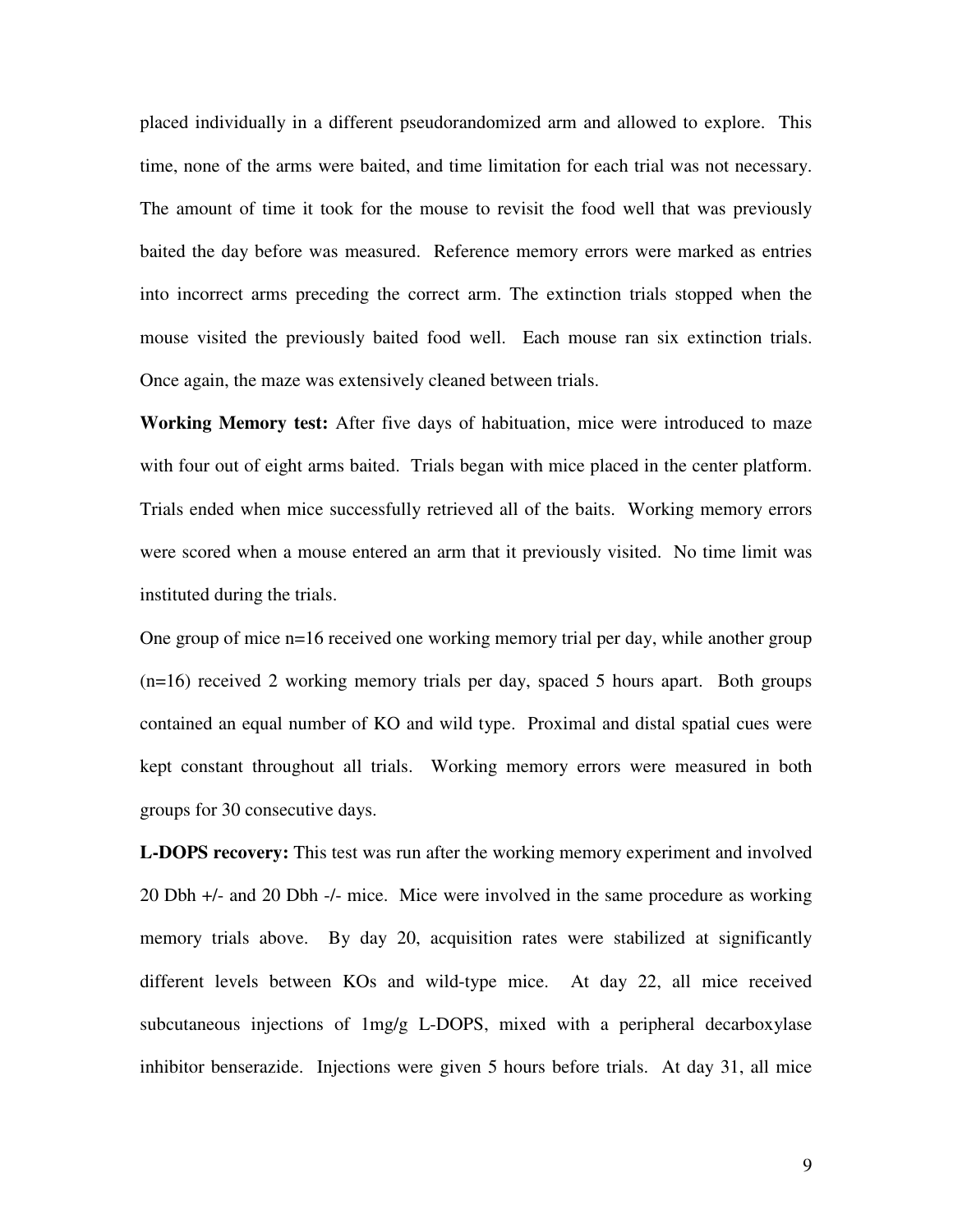received injections of vehicle solution (saline). At day 40, all mice were restored with L-DOPS. Because of the observed 24-hour delay before L-DOPS recovery, we gave the mice no testing at day 46, followed by vehicle injection and testing on day 47 and L-DOPS injection and testing at day 48. The period of no testing was so the mice would not shift maze strategies depending on whether their working memory was intact under L-DOPS or deficient under vehicle. Alternating vehicle and L-DOPS injections examines whether acute changes in adrenergic signaling will affect working memory errors in Dbh -/- mice.

**Dexmedetomidine recovery:** At day 49, all mice were injected with L-DOPS and tested. On day 50, all mice involved in the previous L-DOPS experiment were given a day of no testing. This delay was to eliminate all L-DOPS that was injected 24 hours earlier. On day 51, all mice were given a vehicle solution five hours before testing. On day 52, the selective alpha-2 agonist, dexmedetomidine, was administered subcutaneously to all mice 30 minutes prior to testing. We used a 5 ug/kg dose that was consistent with previous studies that observed dexmedetomidine-induced changes in working memory without any of its sedative effects (Tanila, et al. 1999; Thomas et al. unpublished). On day 53, we administered vehicle solution to all mice 30 minutes prior to testing.

#### **Results**

**No significant differences in spatial reference memory errors were observed between Dbh +/- and Dbh -/- mice.** 

We measured the number of reference memory errors the mice made during acquisition and extinction by marking each visit into an incorrect arm

10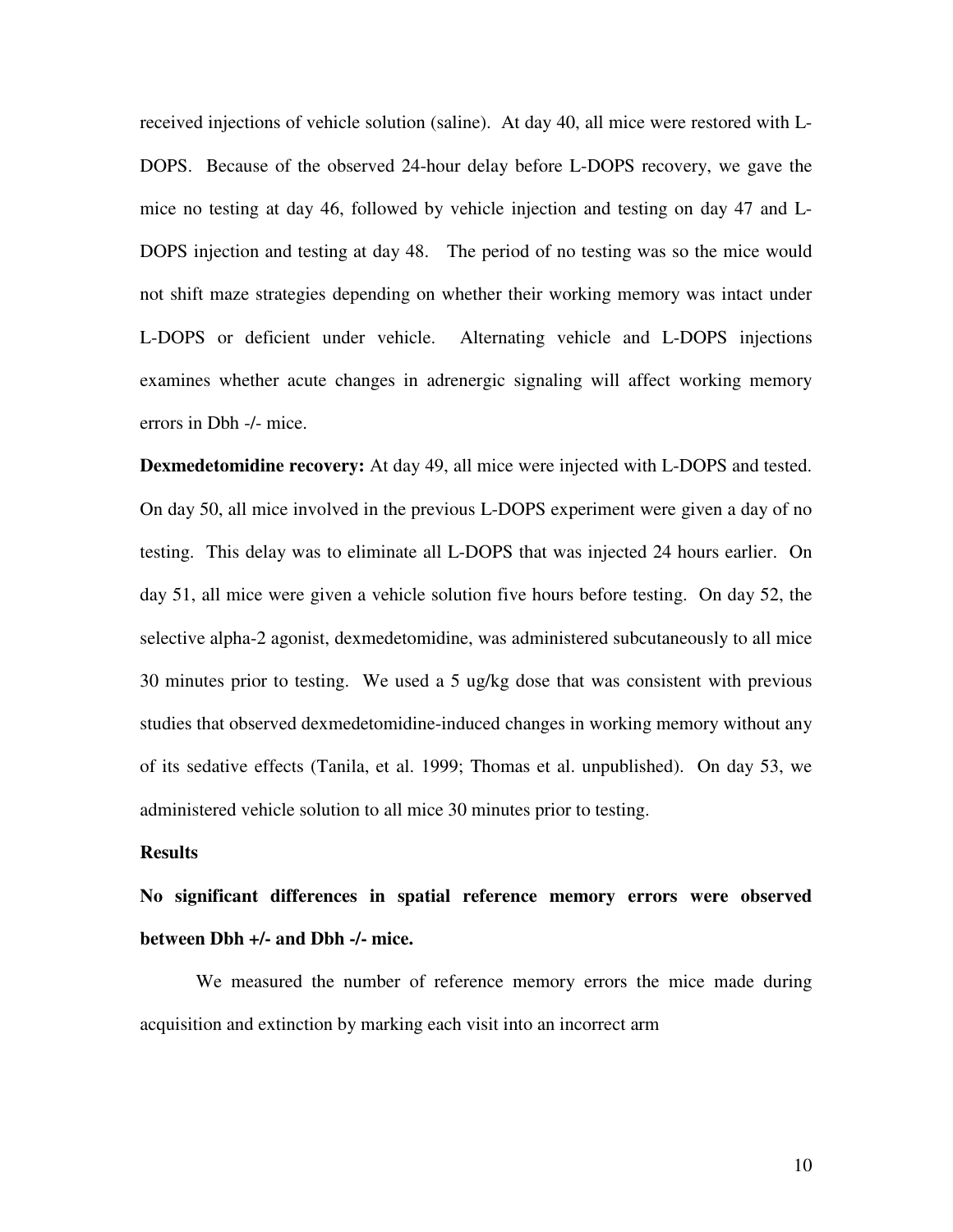both KOs and controls. Mean errors for KO  $(32.6667 +/- 6.8605)$  were only slightly above mean errors for controls  $(29.8333 +1) - (29.8333)$ Therefore the difference was not statistically significant (p>.05). These results suggest no difference in learning behavior between KO and controls. Instead, they show that the two groups made the same amount of mistakes before they learned the correct arm.



Figure 7 shows that the difference in mean number of errors was even less significant during the retrieval stage. KOs made slightly more errors  $(7 +1.0954)$  than controls (6.6667 +/- 3.0768). The consistency between acquisition and retrieval remains apparent through measurements of mean number of errors, as it did for the measurement

almost similar amount of errors made by the KOs and the controls during the retrieval stage provides evidence against the theory that Dbh knockouts experience deficits

of mean latency. However, the





Figure 6 shows the mean number of errors made during the acquisition stage for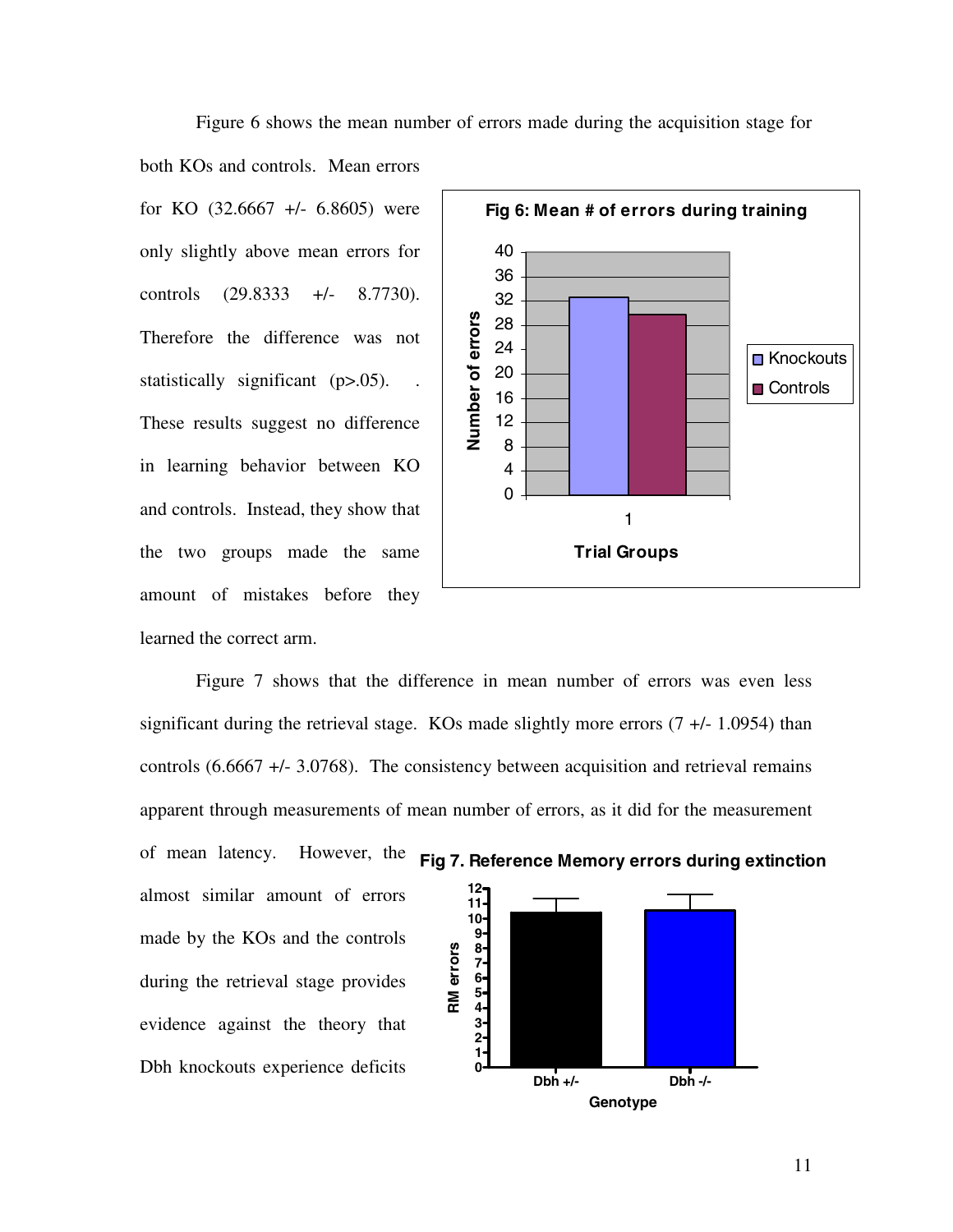in memory retention in this task.

We also analyzed mouse performance over time by measuring acquisition rate on

day 6 and extinction rate on day 7. On day 6, both Dbh +/- and Dbh -/- mice improved in performance across four blocks of four trials (Figure 8). By the fourth block, both KOs and wild-type were making



significantly less reference memory errors than the first block. However, at none of the four blocks were the differences in reference memory errors between Dbh +/- and Dbh -/ statistically significant (P>.05).

On day 7, controls and KO displayed a strong preference for the arm that had been baited the previous day. This preference remained strong for the first 3 trials, after which robust extinction occurred. As the mice



realized that the previously baited arm wasn't baited anymore, they began to search other arms. Yet the differences in performance between Dbh +/- and Dbh -/- mice were not significant (2-way ANOVA,  $p>0.05$ ). For example, 83% of Dbh  $+/-$  mice visited the correct arm on the first extinction trials, while 75% of Dbh -/- did so. None of the other extinction trials exhibited differences. By the sixth extinction trial less than 10 percent of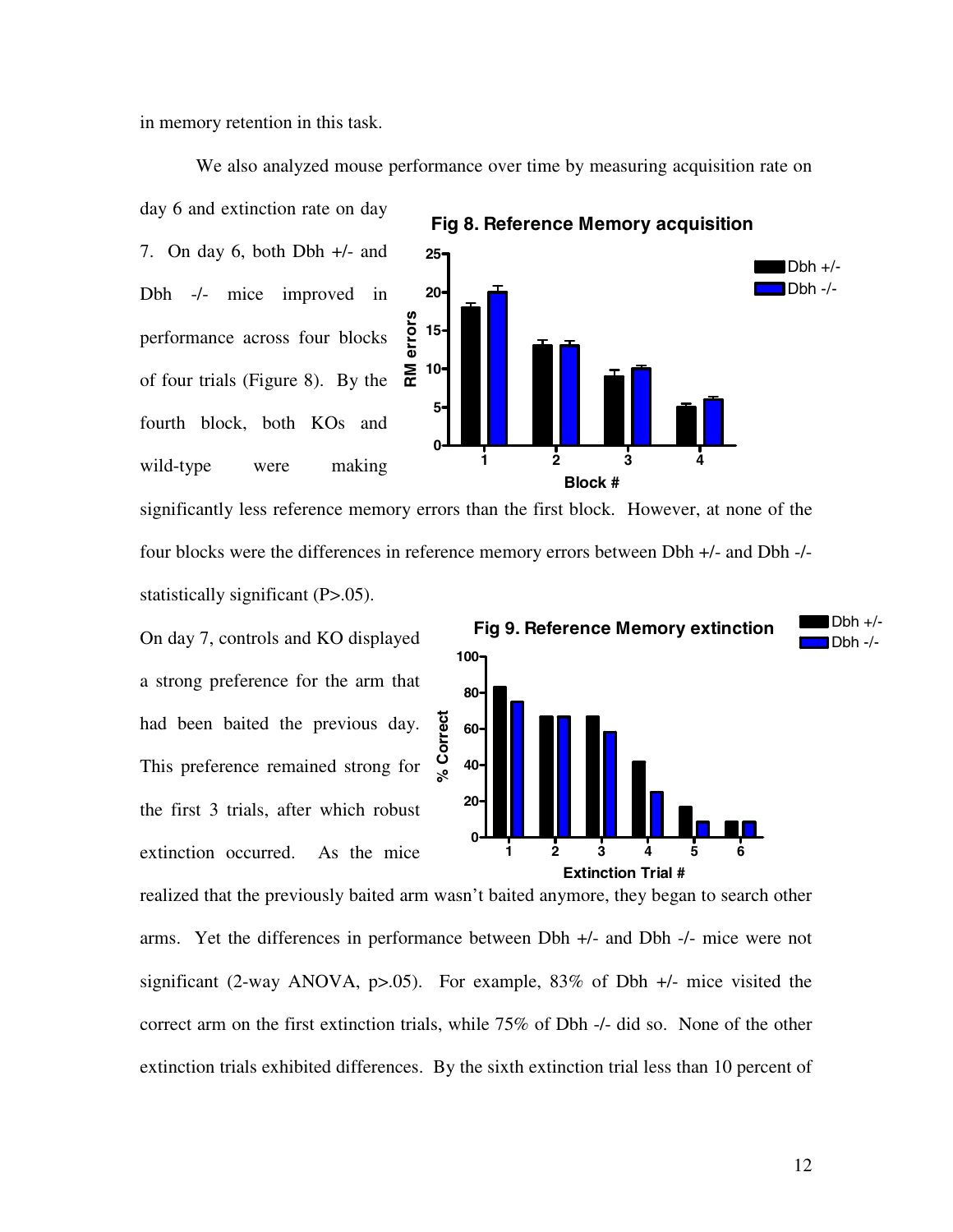both KOs and wild-type were visiting the previously baited arm first. The results demonstrated that both mice were able to use spatial cues with relatively the same efficiency to learn the task and then retrieve and extinguish memory for this experience the following day. This suggested that norepinephrine does not play a role in the acquisition or 24-hour retention of an appetitively motivated spatial reference memory.

**Dbh +/- mice and Dbh -/- mice did show significant differences in acquisition of spatial working memory.**

Dbh +/- mice made significantly fewer working memory errors than Dbh -/ mice after 14 days, regardless whether the mice were given one (Figure 10) or two (Figure 11) acquisition trials per day. Both controls and wild-type improved over time. Data was combined for the 1trial/day mice so that each bin was the average number of errors **6** over every 2 trials (Figure 10). WM Errors **WM Errors**Data was smoothed for the **4** 2trial/day mice so that each bin was the average errors over 4 trials (Figure 11). The 2 trial/day mice were given 60 trials overall while



the 1trial/day mice were given 30 trials overall. Differences were not apparent until 14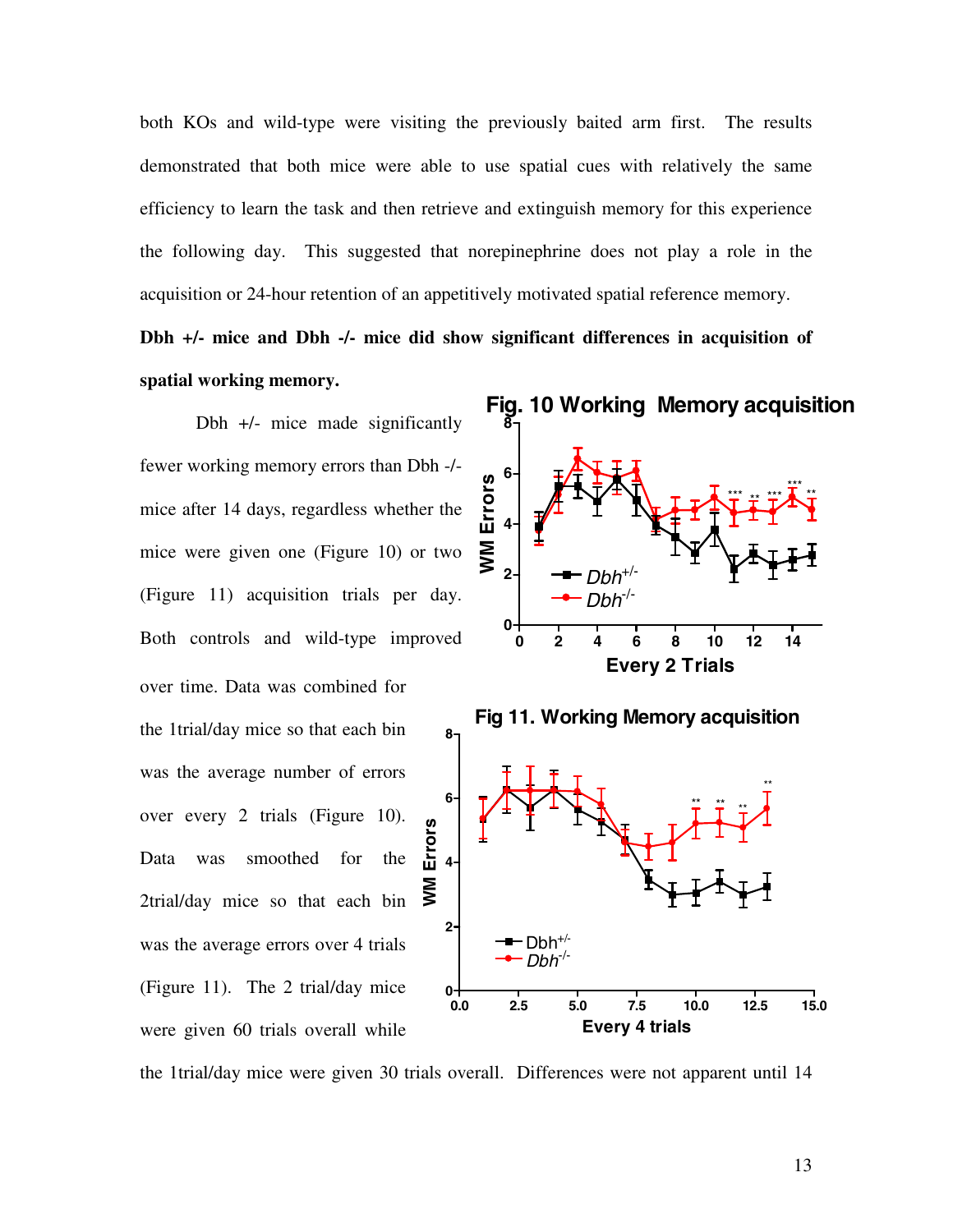days of acquisition (28 trials for the 2 trial per day mice). These results indicate that the 2 trial per day mice did not learn any faster than the 1 trial per day mice. It may be that the time between trials is in the critical variable for acquisition.

Performance improved for Dbh +/- and Dbh -/- mice over time, but clearly demonstrated a greater improvement for wildtype mice. For Dbh +/- mice given one trial per day, working memory errors declined from an average of 5.5 across four early bins to just over 2.5 across the last four bins (bins consisted of 2 trials). Dbh -/- improved from an average of 6 WM errors to just under 5 WM errors across the



same time interval (Figure 12). The difference in WM errors at the end of the 30 trials was significant at the .05 level.

average just over 6.0 WM errors per trial to an **Fig 13. Mice given 2 trials/day** average just over 3.0 WM errors per trial. **6.5** Knockout mice started at almost exactly the **6.0** Dbh -/- **5.5** same performance but only improved to an \* **VM** errors **WM errors** $Dbh +/-$ **5.0** average of approximately 5.25 WM errors per **4.5 4.0** trial. These averages were across three early **3.5** bins (trials 5-16) and three later bins (trials 37- **3.0 Bins 2-4 Bins 10-12** 48). The difference in final stabilized **Bins**

For the mice given 2 trials per day, wild-type mice made improved from an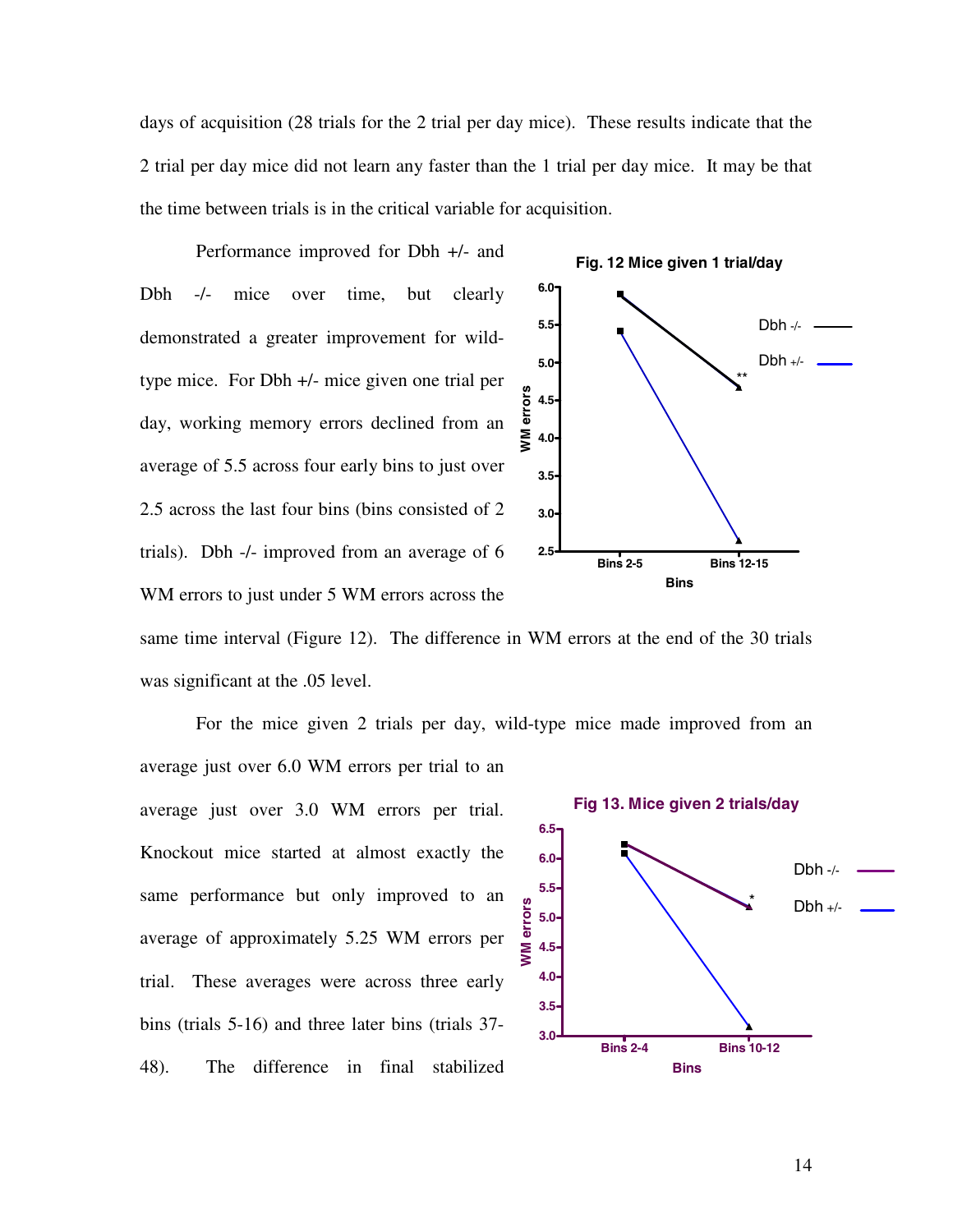performance between Dbh +/- and Dbh -/- mice after 60 total trials (30 days, 2 trials per day) was significant at the .05 level.

## **The differences in working memory acquisition between Dbh -/- and Dbh +/- mice were eliminated with injection of L-DOPS 5 hours before testing.**

After robust differences in working memory acquisition developed between Dbh +/- and Dbh -/- mice, L-DOPS injected at day 22 attenuated the deficits in Dbh -/- mice over a period of about six days. After WM acquisition levels stabilized for a few days, mice were taken off L-DOPS and injected with vehicle solution 5 hours before training starting on day 31. By day 35, deficits in WM acquisition were restored in Dbh -/- mice. At day 40, L-DOPS was once again injected into both control and KO mice. This time, a sharp improvement was observed in Dbh -/- performance, as significant deficits were eliminated by day 42 (Total experiment shown in Figure 14).



to Dbh +/- mice. These deficits were restored relatively quickly when mice were taken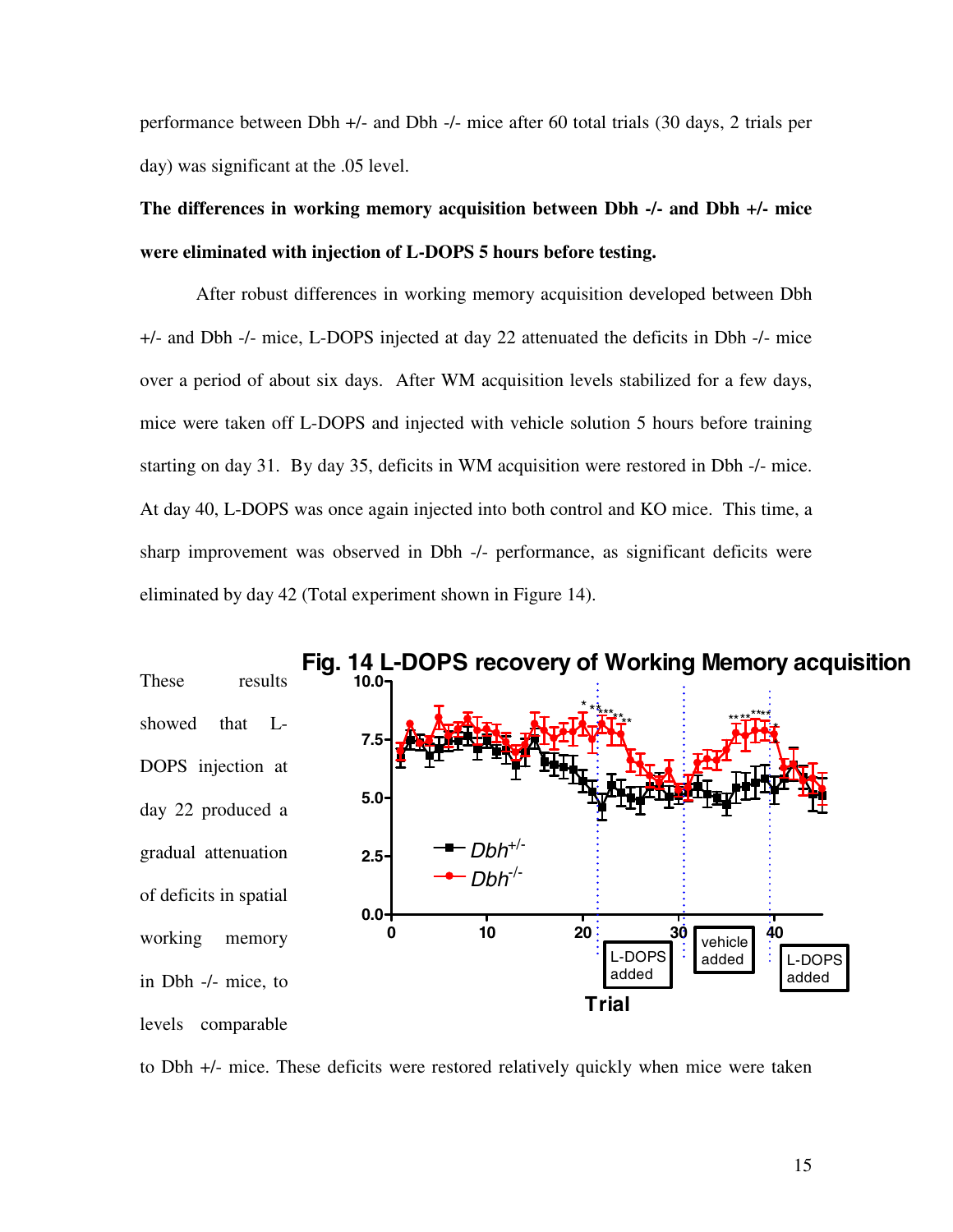off L-DOPS and injected with vehicle. When L-DOPS was restored after 9 days of vehicle treatment, the deficits were attenuated again, but a delay period of 24 hours was observed before the deficits in Dbh -/- was eliminated. This delay suggests that the Dbh - /- mice were shifting maze strategies when they were under L-DOPS and when they were under vehicle. There was also no observed improvement in the control mice after L-DOPS injection, indicating that the Dbh +/- mice acquired the task at their maximal level of performance.

In an attempt to eliminate the shifting of strategies, we subjected the mice to a day of no testing (day 46) followed by alternating days of vehicle and L-DOPS. We found that the delays between injections and observed effects were eliminated when the mice were given a day of no testing. Dbh -/- mice were severely impaired after injection of vehicle on day 47, but were restored to normal WM levels after L-DOPS injection on day 48. This suggests that the mice were operating under an L-DOPS-induced strategy, since they had received L-DOPS prior to the day of no testing.

**Dexmedetomidine, a selective alpha-2 agonist, attenuates deficits in spatial working memory in Dbh -/- mice after a 5ug/kg dose was injected 30 minutes before testing.**

A subcutaneous injection of 5ug/kg dose of a selective alpha-2 agonist, dexmedetomidine, attenuated the WM deficits in Dbh -/- mice (Figure 15). Injection of vehicle on day 51 after a period of no testing (day 52) produced an increase in WM errors

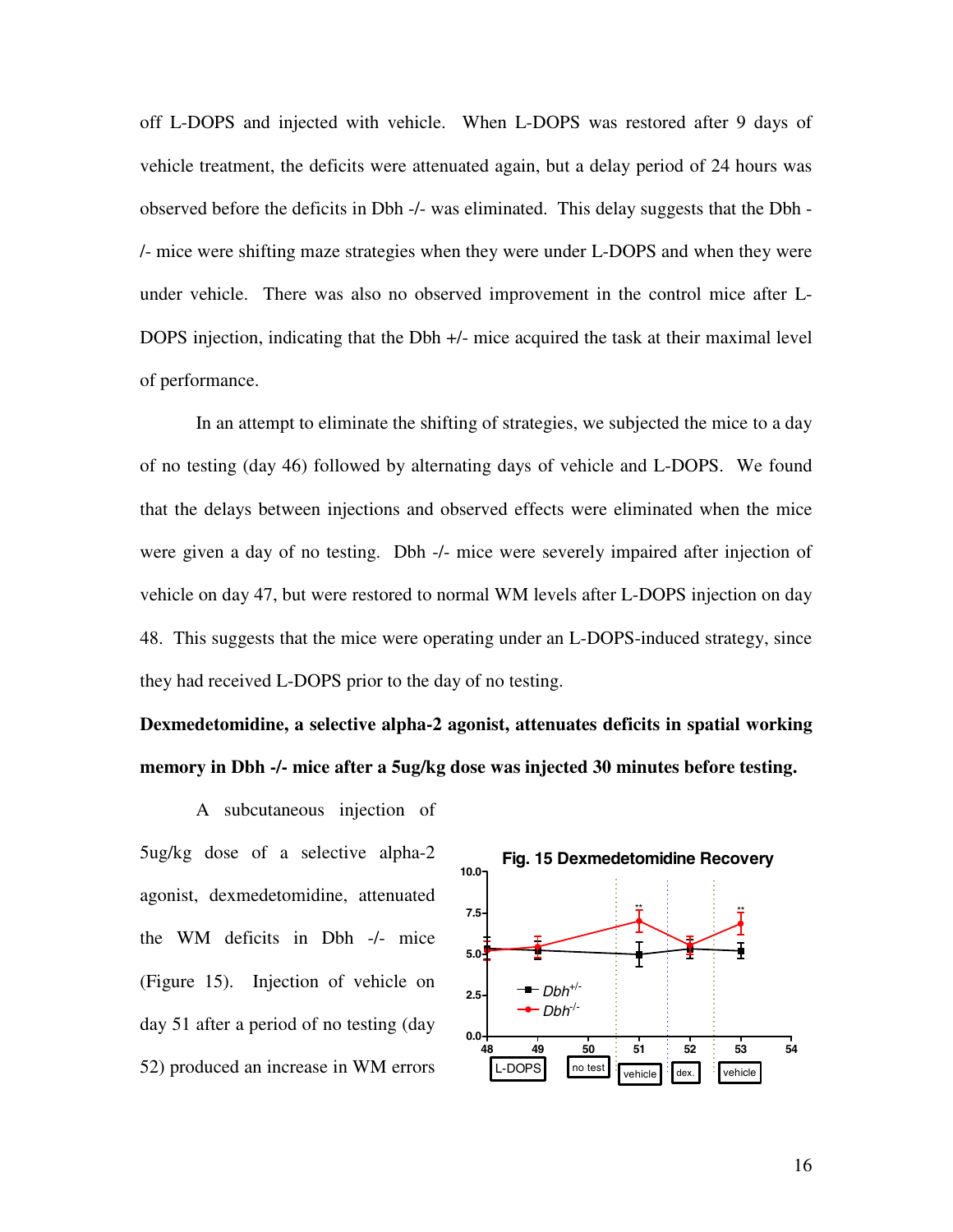in Dbh -/- mice to a level comparable to previous performance. The day of no testing showed that the mice did not shift maze strategies from when they were under L-DOPS to when they were under vehicle treatment. On day 52, dexmedetomidine brought back WM performance in Dbh -/- mice to levels similar to Dbh +/- mice when injected 30 minutes before testing. On day 53, all mice were administered vehicle, this time 30 minutes before testing instead of five hours before testing. Deficits in WM were once again observed in Dbh -/- mice on day 53.

#### **Conclusions**

#### **Reference Memory**

The lack of differences between Dbh +/- and Dbh -/- mice in the appetitive spatial reference memory paradigm suggests a more specific role for norepinephrine in the retrieval of aversive spatial reference memory. Previous deficits in the retrieval of contextual and spatial memories involved aversive paradigms such as Morris water maze and fear conditioning. The radial arm maze involves learning that is appetitive and minimally aversive. Therefore, our results are negative but interesting, that norepinephrine's role in retrieval of spatial and contextual memories may be limited to memories that are aversively motivated.

The role of norepinephrine in the "fight or flight response" of the sympathetic nervous system would support the idea that norepinephrine is linked to retrieval of aversive spatial and contextual memories. We also know that this role for norepinephrine is even more defined, since it is critical for the retrieval of contextual but not cued fear conditioning (Murchison et al. 2004). Therefore, our results suggest that norepinephrine plays a role in the retrieval of spatial or contextual memories that are aversively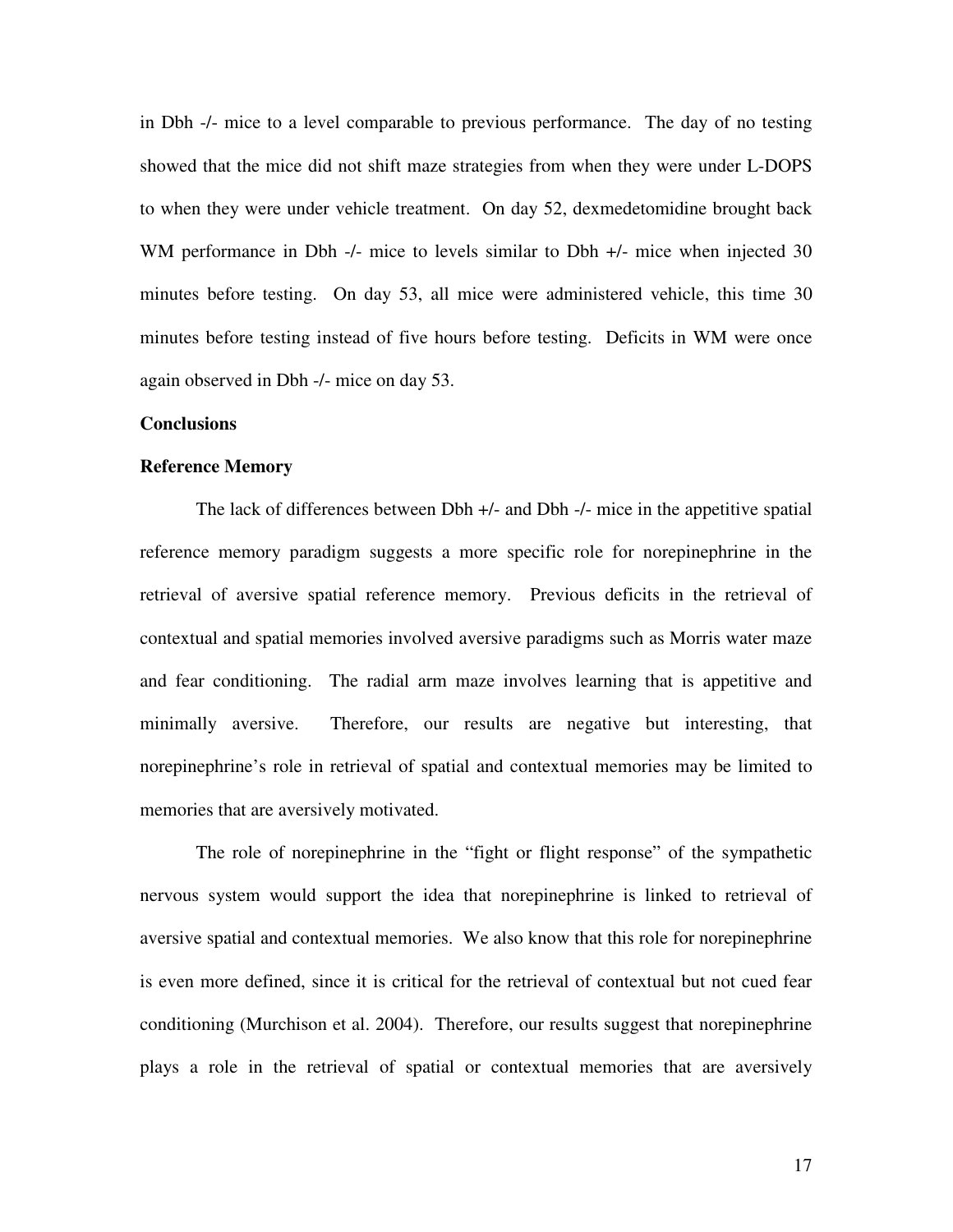motivated, but does not play a role in the retrieval of emotional memories in general. The peripheral actions of norepinephrine, which involve the adrenal gland and stress response, seem to corroborate this idea. Norepinephrine and its receptor family are necessary and sufficient for the immediate-term retrieval of aversive stimuli, but are not needed for the learning and retrieval of other reward-based stimuli. The findings suggest that another mechanism in the hippocampus modulates the retrieval of appetitively motivated contextual and spatial memories. Alternatively, appetitive and aversive memories utilize the same mechanisms for retrieval, except that aversive hippocampusdependent memory retrieval additionally requires adrenergic signaling.

#### **Working memory**

Our studies found a critical role for norepinephrine in the acquisition of working memory using a more standard protocol of the radial arm maze. This task was not considered aversive, yet still produced robust deficits between Dbh +/- and Dbh -/- mice after 14 days of training. The measurement of working memory errors involved a shorter time component than the test involving reference memory retrieval, but still measured acquisition as a change over time. Dbh +/- mice were able to perform the task better after 14 days while Dbh -/- mice were still making the same number of errors, indicating that something was not allowing them to fully acquire the task and reduce errors to the same level as the Dbh +/- mice.

An attenuation of the working memory deficits after injection of the NE synthetic precursor L-DOPS provided further evidence that NE has a critical role in the acquisition of spatial memory. A gradual improvement by the Dbh -/- mice to levels attained by Dbh +/- mice suggested that NE is necessary for the acquisition of the spatial working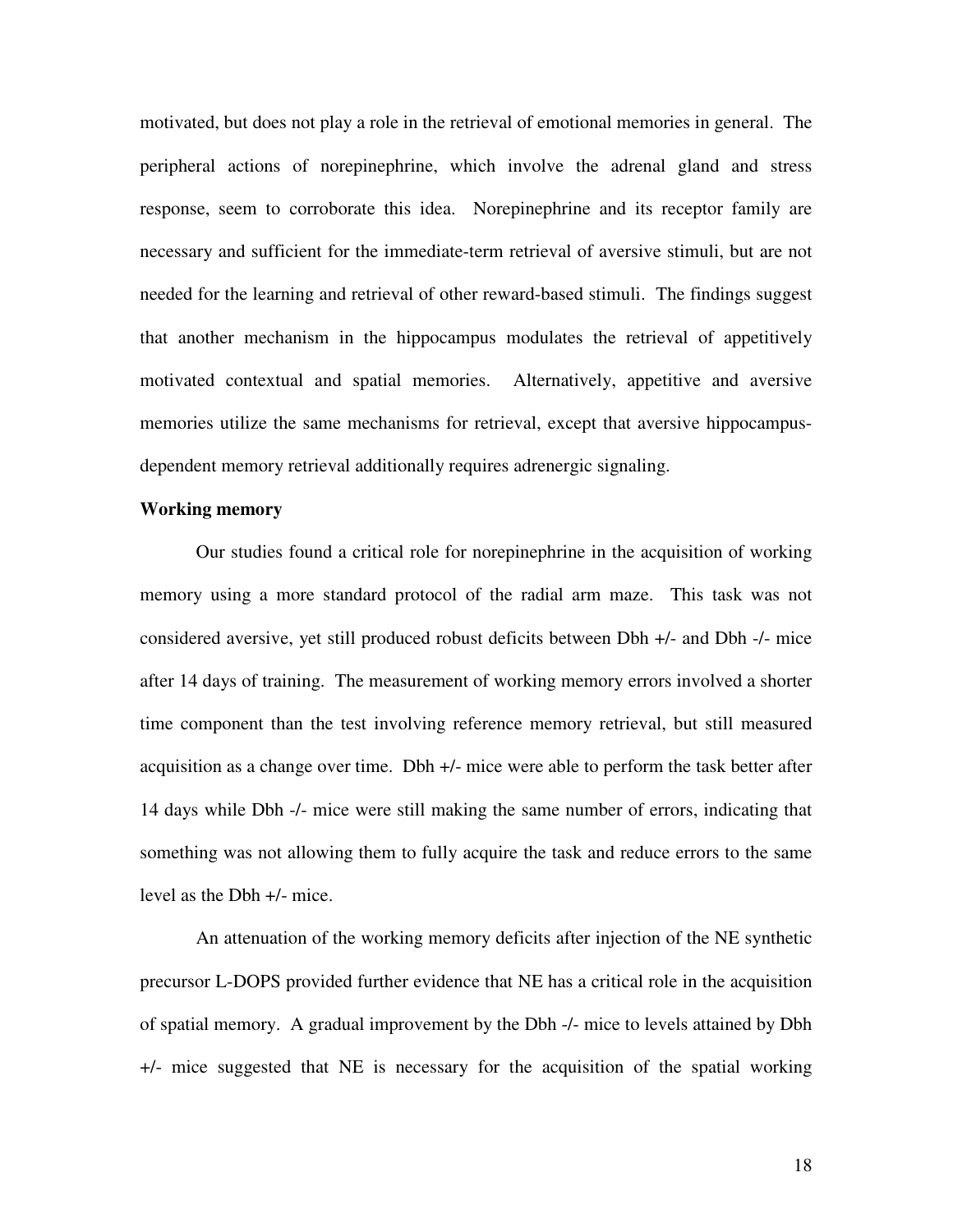memory task Trial-by trial observations (Figure 14) showed that Dbh -/- mice showed roughly the same acquisition curve after L-DOPS injection as Dbh +/- showed after 14 days but before L-DOPS injection. This provided further evidence that NE, which is restored to the CNS by L-DOPS, is critical for the acquisition of the working memory version of the radial arm maze paradigm.

The role of NE in acquisition of working memory tasks was further supported when working memory deficits returned in Dbh -/- mice after vehicle injection 5 hours before testing. L-DOPS provides an acute restoration of NE, but its levels wear off after 24-48 hours. The vehicle, which consisted of simple saline, did not add any NE and therefore increased the number of WM errors by Dbh -/- to levels that were once again statistically significant. Performance in Dbh +/- mice stayed relatively the same throughout the whole experiment, indicating that elevating NE beyond control levels does not affect acquisition of performance of this task.

When L-DOPS was reintroduced to the Dbh -/- mice at day 40, we saw a sharp attenuation of deficits to levels comparable to Dbh +/- mice. This less gradual decline suggests that NE is critical for working memory performance. No longer is acquisition needed for the Dbh -/- mice; the NE restored by L-DOPS allows them to function just as well as wild-types. However, the 24-hour delay between L-DOPS injection and recovery suggests that the Dbh -/- mice may require a day to shift performance-based strategies from performance without NE to that when NE is present. The reintroduction of L-DOPS recovery further that the NE-dependent effects on working memory acquisition are not based on performance alone. NE improves working memory in Dbh -/- mice after they have acquired aspects of the paradigm.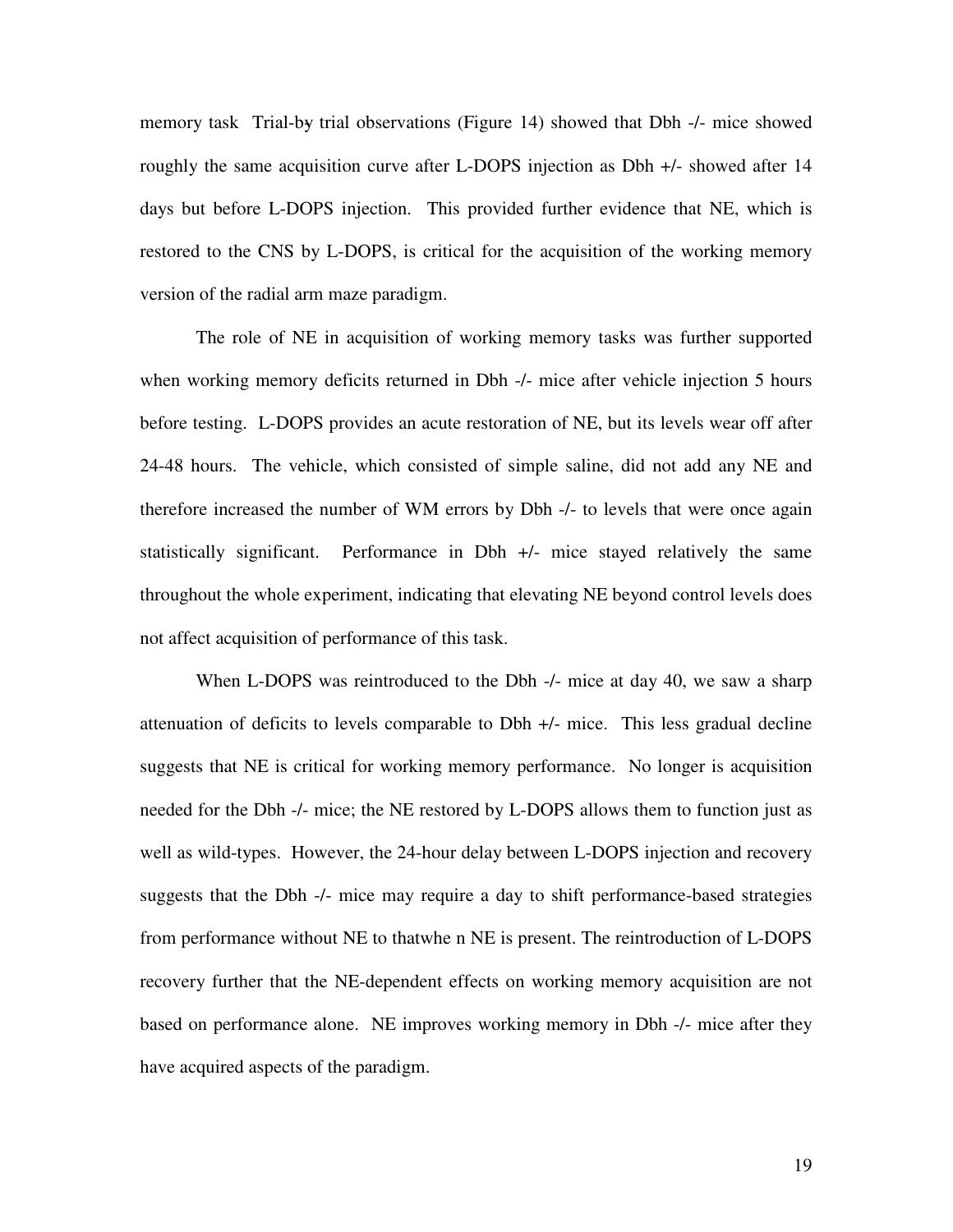We were able to eliminate the shifting of strategies by giving the mice a day off in between testing (day 46), after which we alternated between vehicle and L-DOPS injection. The immediate reduction in performance by Dbh -/- mice after vehicle injection suggests that the mice were operating under a strategy induced by L-DOPS, and did not shift their strategy in the time after vehicle injection but preceding testing. When L-DOPS was administered at day 48, Dbh -/- performance immediately dropped back to normal the same day. This same effect was observed with administration of the alpha-2 agonist dexmedetomidine at day 52, after days of no testing and vehicle injection. By giving the mice a day without testing, we altered the effects of our pharmacologic methods from those of gradual change to an immediate yet robust change. The acute effects of both L-DOPS and dexmedetomidine suggests that the Dbh -/- mice might be able to compensate somewhat by assuming a performance-based strategy when they lack drugs necessary for proper functioning of WM. This compensation period could explain why our pharmacological methods done at days 22 and 31 resulted in gradual changes in performance, as opposed to the acute changes at days 48 and 52.

#### **Discussion**

This improvement over time begs the question of whether there are two memorydependent processes at work here. It is well known that working memory, as well as some short term memory formation, is modulated by structures in the prefrontal cortical area and not necessarily by hippocampus, which has been the central focus of our memory studies discussed so far. However, the acquisition of our working memory procedure over time may involve hippocampal-based processes, since both groups of mice had to recall information learned from day to day. Dbh +/- mice displayed an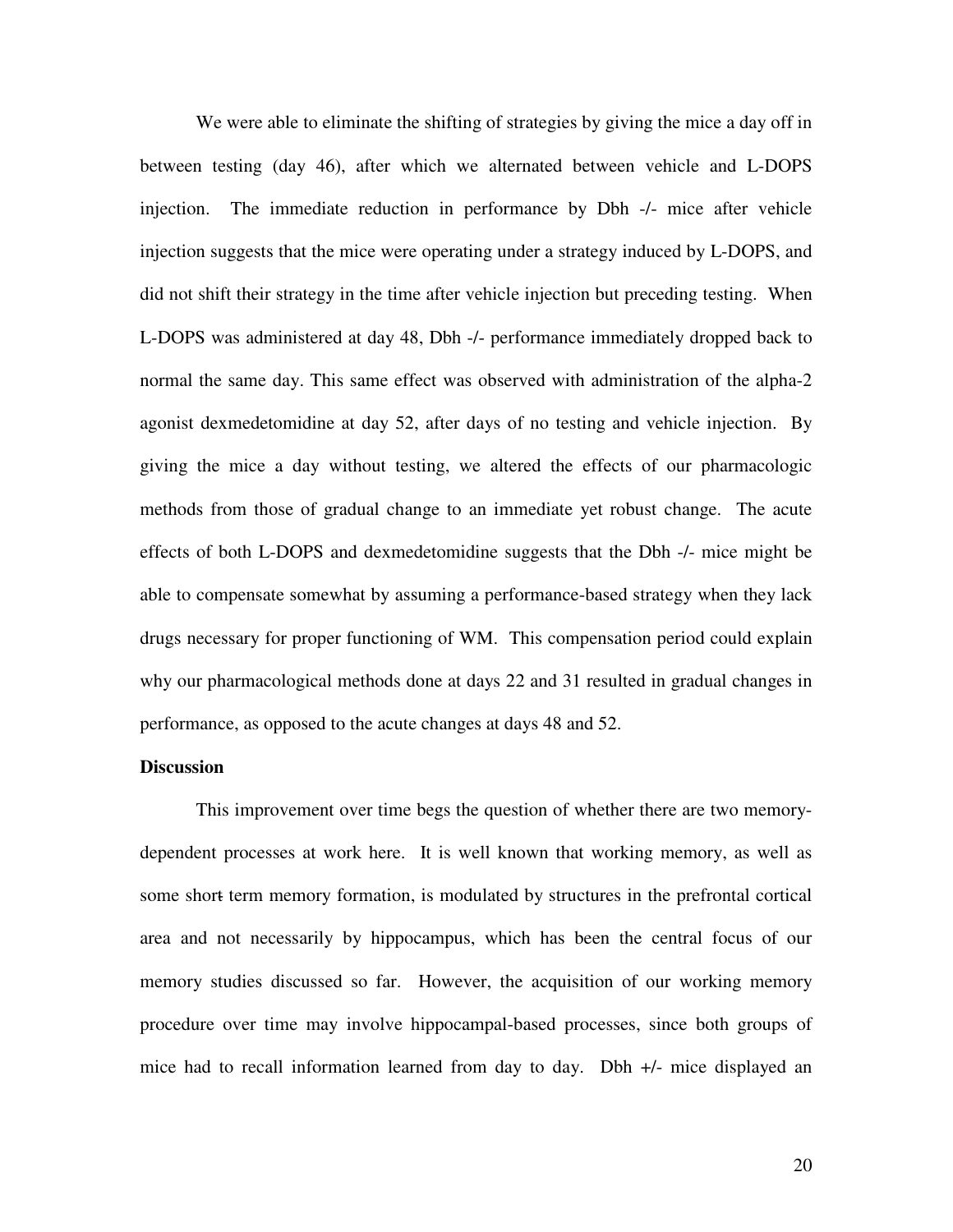acquisition curve that plateaud at fewer errors, indicative of performance improvement. Dbh -/- mice exhibited the same acquisition curve only after L-DOPS injection. Performance then worsened in Dbh -/- mice when vehicle was administered. Interestingly, the Dbh -/- mice did not display the same gradual acquisition curve after reintroduction of L-DOPS. Instead, the attenuation of deficits was complete by the second day. This suggests that the Dbh -/- mice were recalling information that had been learned prior to the reintroduction of L-DOPS at day 40. Others have suggested that this retrieval process could involve the hippocampus as well as prefrontal cortex. Further studies in which one of the two areas are inactivated or ablated are needed to identify the role of each structure in spatial working memory in Dbh deficient mice.

The gradual changes in performance in Dbh -/- mice after introduction or removal of L-DOPS could be caused by a shifting of maze strategies between an L-DOPS-induced state and a state when no L-DOPS is on board. It is unclear how exactly this alternation of strategies could affect performance; however, we observed that Dbh -/- exhibited more immediate changes in performance after a day of no testing. The day of no testing could have affected performance by keeping the mice in an L-DOPS induced state even when vehicle was injected. We then saw a rapid increase in WM errors, followed by rapid improvement after L-DOPS was injected 24 hours later. This same effect, at a slightly lesser scale, was observed with the alpha-2 agonist dexmedetomidine. By alternating days of no testing, vehicle, and treatment, we were able to determine that our drugs do have acute effects on mice performance that may be compensated by an innate cognitive mechanism that has yet to be fully investigated.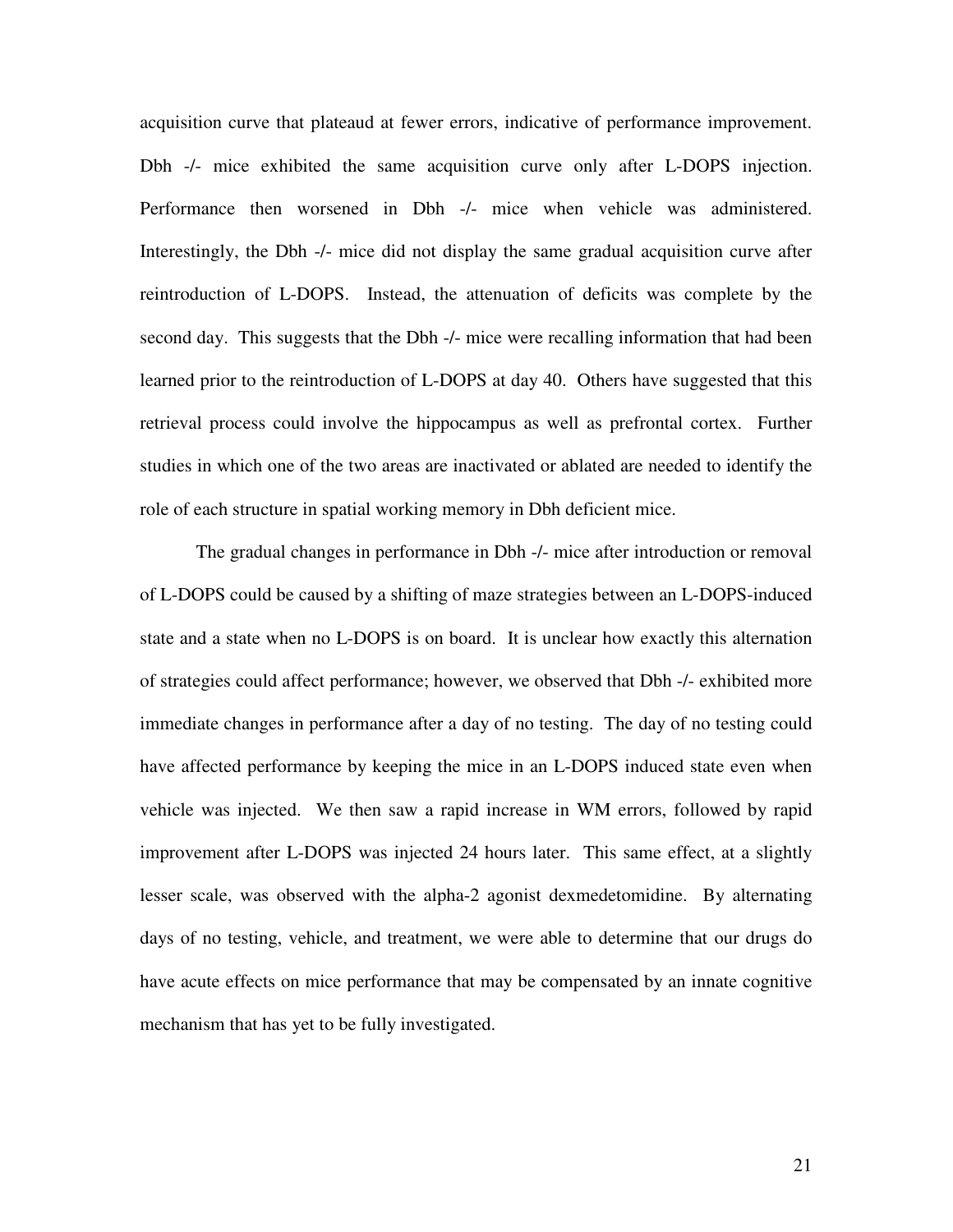Finally, our reference memory tests provided a negative result that further confirmed that Dbh deficient mice exhibit time-specific deficits in memory retrieval only in aversive paradigms. The role of NE and E in the mammalian stress response suggests that the two neurotransmitters are critical in modulating emotional types of behavior. Our results suggest that NE and E might not be critical in modulating reward-based spatial reference memory retrieval. The role of NE in modulating aversive memory retrieval could have implications for the treatment of stress-related memory disorders, such as Post Traumatic Stress Disorder. But NE and E do not appear to be required for all emotionally laden memories, such as appetitive memories and aversive memories that do not depend on the hippocampus.

#### **Future studies**

The lack of improvement of Dbh +/- mice after L-DOPS treatment indicated that control mice were operating at close to maximum efficiency in learning the maze. The radial arm maze allowed for the test of separate memory pathways through modifications of protocol. Now that hypothesized deficits in working memory have been identified, we could test whether these deficits would still be apparent in an aversive paradigm. In a procedure opposite to our reference memory tests, we could analyze the extent of working memory deficits in aversive test, such as Morris water maze. However, studies have shown that NE agonists attenuate working memory deficits in other appetitive tasks such as spatial delayed alternation tasks or spatial discrimination control tasks (Birnbaum et al. 2000). These studies suggest that NE might have a role in spatial working memory regardless of the nature of the behavioral task.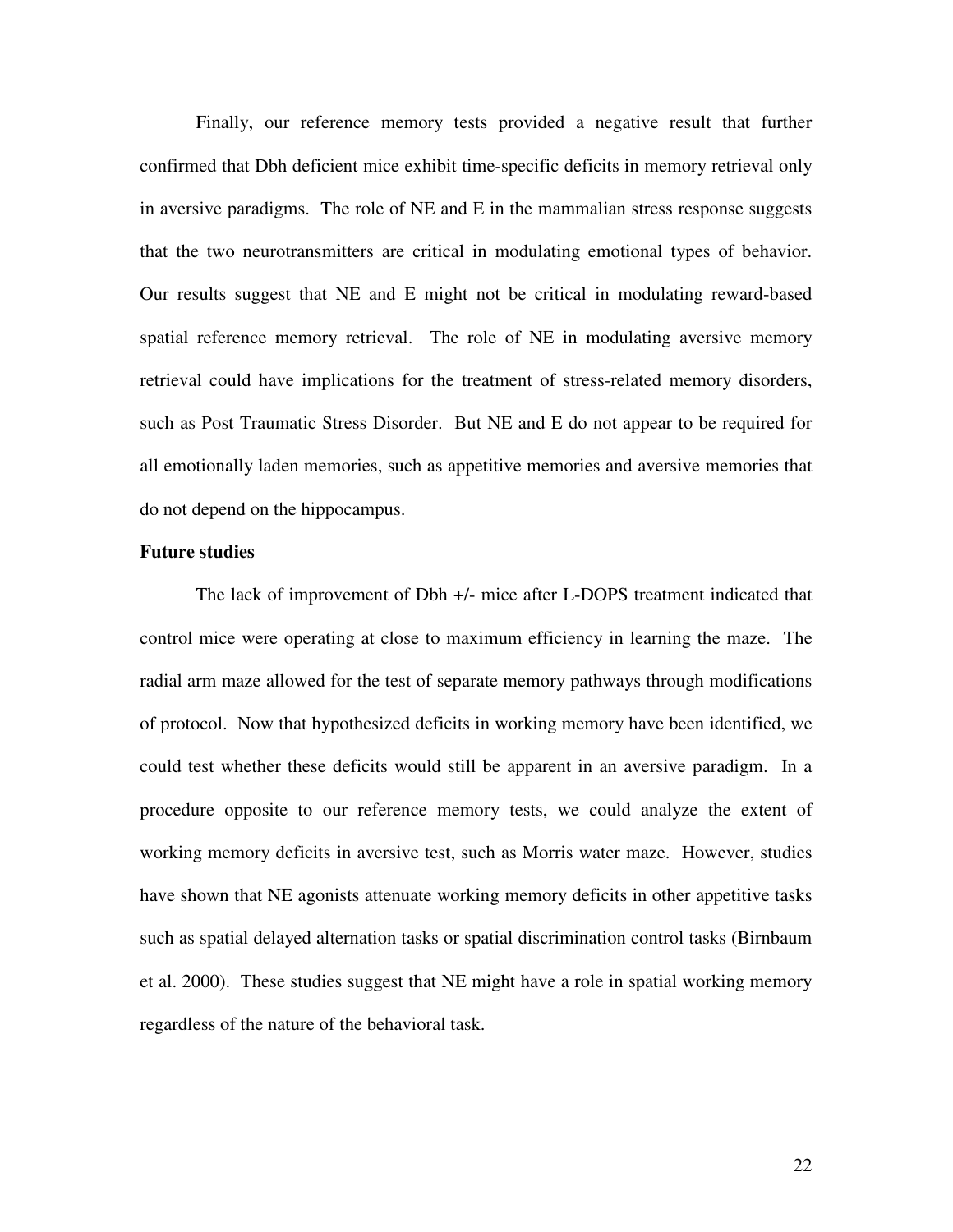Further pharmacological tests could involve injections of an alpha-2 receptor agonist, which is thought to modulate spatial working memory (Franowicz et al. 2002). This test will elucidate the mechanisms of working memory at the receptor level. Other studies specifically point to the alpha-2 receptor as a modulator of working memory in the prefrontal area of the cortex (Mao et al. 1999). While adrenergic input into the hippocampus has been well documented, noradrenergic signaling in the prefrontal cortex has also been demonstrated (Mao et al. 1999). Histology or immunocytochemistry analysis could be used to isolate the pathway of noradrenergic input from locus coeruleus into the prefrontal cortex and whether these pathways share connections with the hippocampus (Aston-Jones & Cohen, 2005). One could attempt to isolate specific pathways that may be functioning during the acquisition of reference memory and during the acquisition of working memory, since they seem to be distinct in our behavioral and pharmacological assays.

#### **References**

Anagnostaras, S.G., Gale, G.D., Fanselow, M.S. (2001). Hippocampus and contextual fear conditioning: recent controversies and advances. *Hippocampus*, 11, 8-17.

Aston-Jones, G. & Cohen, J. (2005). An integrative theory of locus coeruleus-norepinephrine function. *Annual Review of Neuroscience*, 28, 403-450.

Bannerman, D.M., Schmitt, W.B., Deacon, R.M.J., Seeburg, P.H., Rawlins, J.N.P. (2003). A within-subjects, within-task demonstration of intact spatial reference memory and impaired spatial working memory in glutamate receptor-A-deficient mice. *Journal of Neuroscience*. 23, 3953-3959.

Birnbaum, S.G., Podell, D.M., Arnsten, A.F. (2000). Noradrenergic alpha-2 receptor agonists reverse working memory deficits induced by the anxiogenic drug, FG7142, in rats. *Pharmacol. Biochem. Behavior*, 3, 397-403.

Bjorkland, M., Siverina, I., Heikkinen, T., Tanila, H., Sallinen, J., Scheinin, M., Riekkinen Jr, P. (2001). Spatial working memory improvement by an alpha2-adrenoceptor agonist dexmedetomidine is not mediated through alpha 2c-adrenoceptor. *Progress in Neuropsychopharmacology & Biological Psychiatry*. 25, 1539-1554.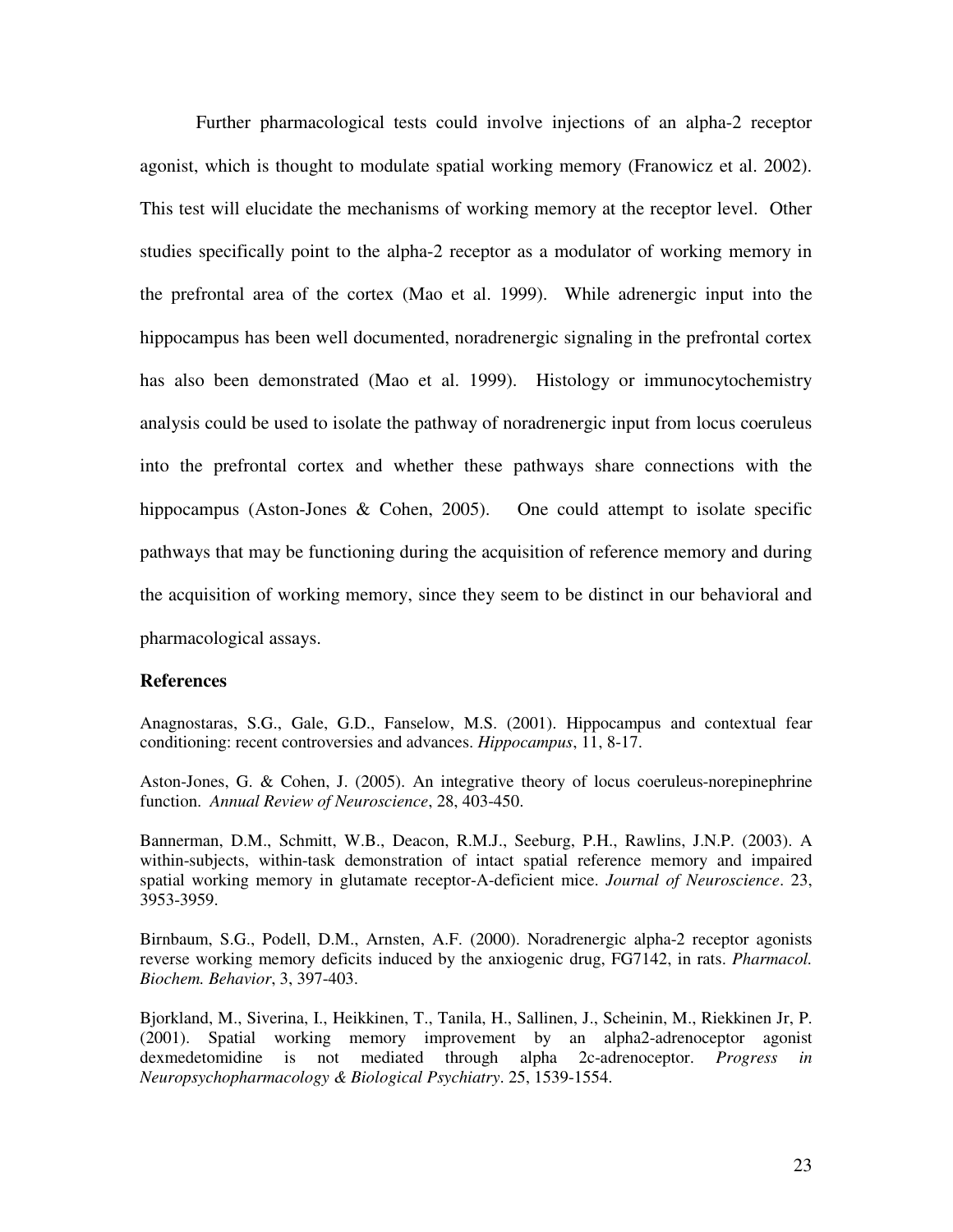Collier, T.J., Greene, J.G., Felten, D.L., Stevens, S.Y., Collier, K.S. (2004). Reduced cortical noradrenergic neurotransmission is associated with increased neophobia and impaired spatial memory in aged rats. *Neurobiology of Aging*. 25, 209-221.

Feldon, J., Pothuizen, H.H.J., Zhang, W-N., Jongen-Relo, A.L., Yee, B.K. (2004). Dissociation of function between the dorsal and the ventral hippocampus in spatial learning abilities of the rat: a within-subject, within-task comparison of reference and working spatial memory. *European Journal of Neuroscience*. 19, 705-712.

Franowicz, J.S., Kessler, L.E., Dailey Borja, C.M., Kobilka, B.K., Limbird, L.E., Arnsten, A.F.T. (2002). Mutation of the alpha-2A-adrenoceptor impairs working memory performance and annuls cognitive enhancement by guanfacine. *Journal of Neuroscience*, 22, 8771-8777.

Izquierdo, I. and Medina, J.H. (1997). Memory formation: the sequence of biochemical events in the hippocampus and its connection to activity in other brain structures. *Neurobiology of Learning and Memory*. 68, 285-316.

Kobayashi, M., Ohno, M., Yamamoto, T., Watanabe, S. (1995). Concurrent blockade of betaadrenergic and muscarinic receptors disrupts working memory but not reference memory in rats. *Physiology and Behavior*. 58, 307-314.

LaBuda, C.J., Mellgren, R.L., Hale, R.L. (2002). Sex differences in the acquisition of a radial maze task in the CD-1 mouse. *Physiology and Behavior*. 76, 213-217.

Morris, R.G., Garrud, P., Rawlins, J.N., O'Keefe, J. (1982). Place navigation impaired in rats with hippocampal lesions. *Nature*, 297, 681-683.

Mao, Z.M., Arnsten, A.F., Li, B.M. (1999). Local infusion of an alpha-1 adrenergic agonist into the prefrontal cortex impairs spatial working memory performance in monkeys. *Biological Psychiatry*, 46, 1259-1265.

Morris, R.G., Moser, E.I., Riedel, G., Martin, S.J., Sandin, J., Day, M., O'Carroll, C. (2003). Elements of a neurobiological theory of the hippocampus: the role of activity-dependent synaptic plasticity in memory. *Philos. Trans. R. Soc.* Lond. B. Biol. Sci. 358, 773-786.

Olton, D.S. (1978) Characteristics of spatial memory. In S.H. Hulse, H. Fowler, B.W.K. Honig (Eds.) *Cognitive Processes in Animal Behavior*. (pp 341-373). Hillsdale, N.J.: Erlbaum.

Przybyslawski, J., Roullet, P., Sara, S.J. (1999). Attenuation of emotional and nonemotional memories after their reactivation: role of beta-adrenergic receptors. *Journal of Neuroscience*. 19, 6623-6628.

Pussinen, R. and Sirvio, J. (1999). Effects of D-cycloserine, a positive modulator of N-methyl-Daspartate receptors, and ST 587, a putative alpha-1 adrenergic agonist, individually and in combination, on the non-delayed and delayed foraging behavior of rats assessed in the radial arm maze. *Journal of Psychopharmacology*. 13, 171-179.

Schroeter, S, Apparsundaram, S., Wiley, R.G., Miner, L.H., Sesack, S.R, Blakely, R.D. (2000). Immunolocalization of the cocaine-and antidepressant-sensitive I-norepinephrine transporter. *Journal of Comparative Neurology*. 420, 211-232